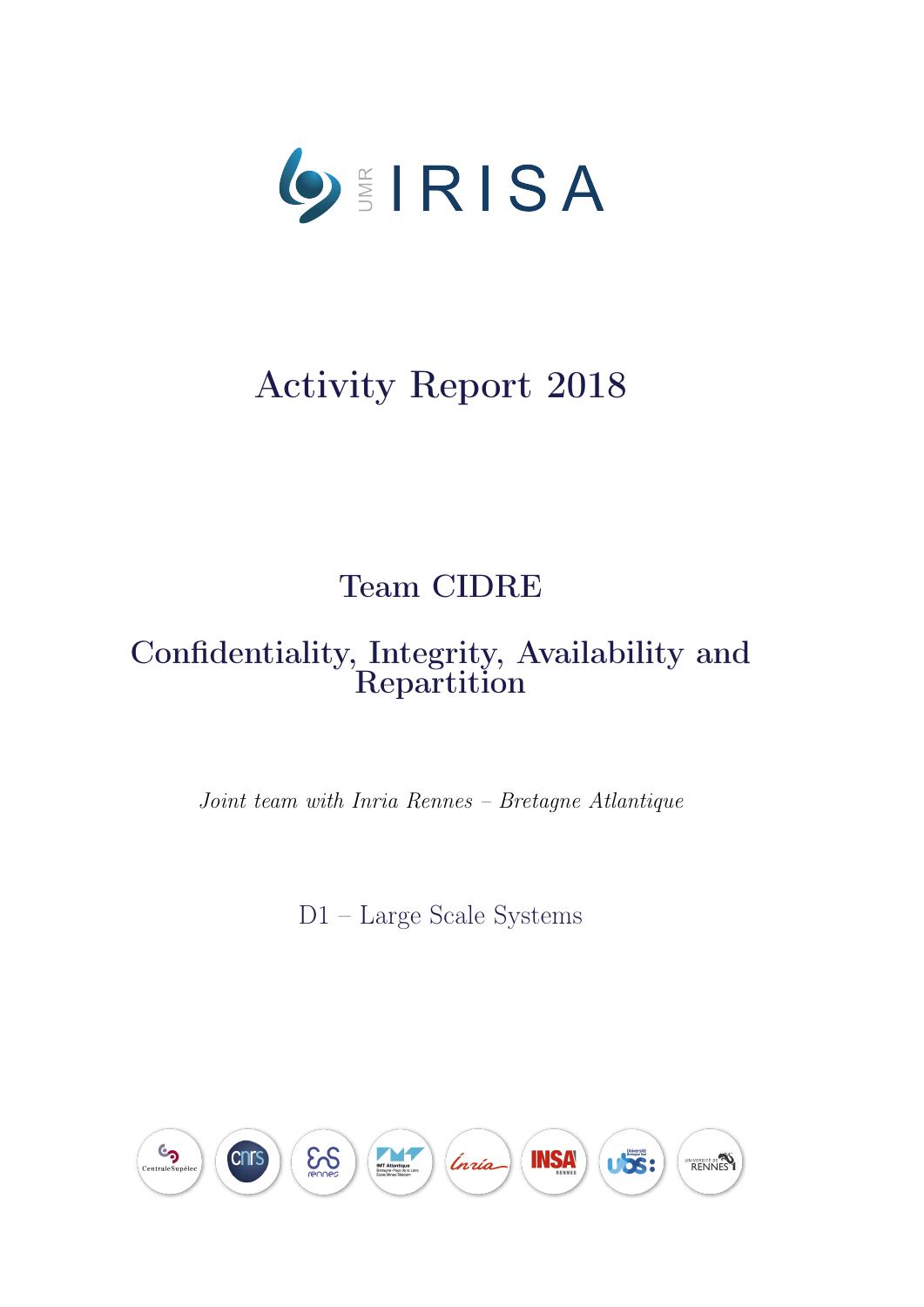Team CIDRE IRISA Activity Report 2018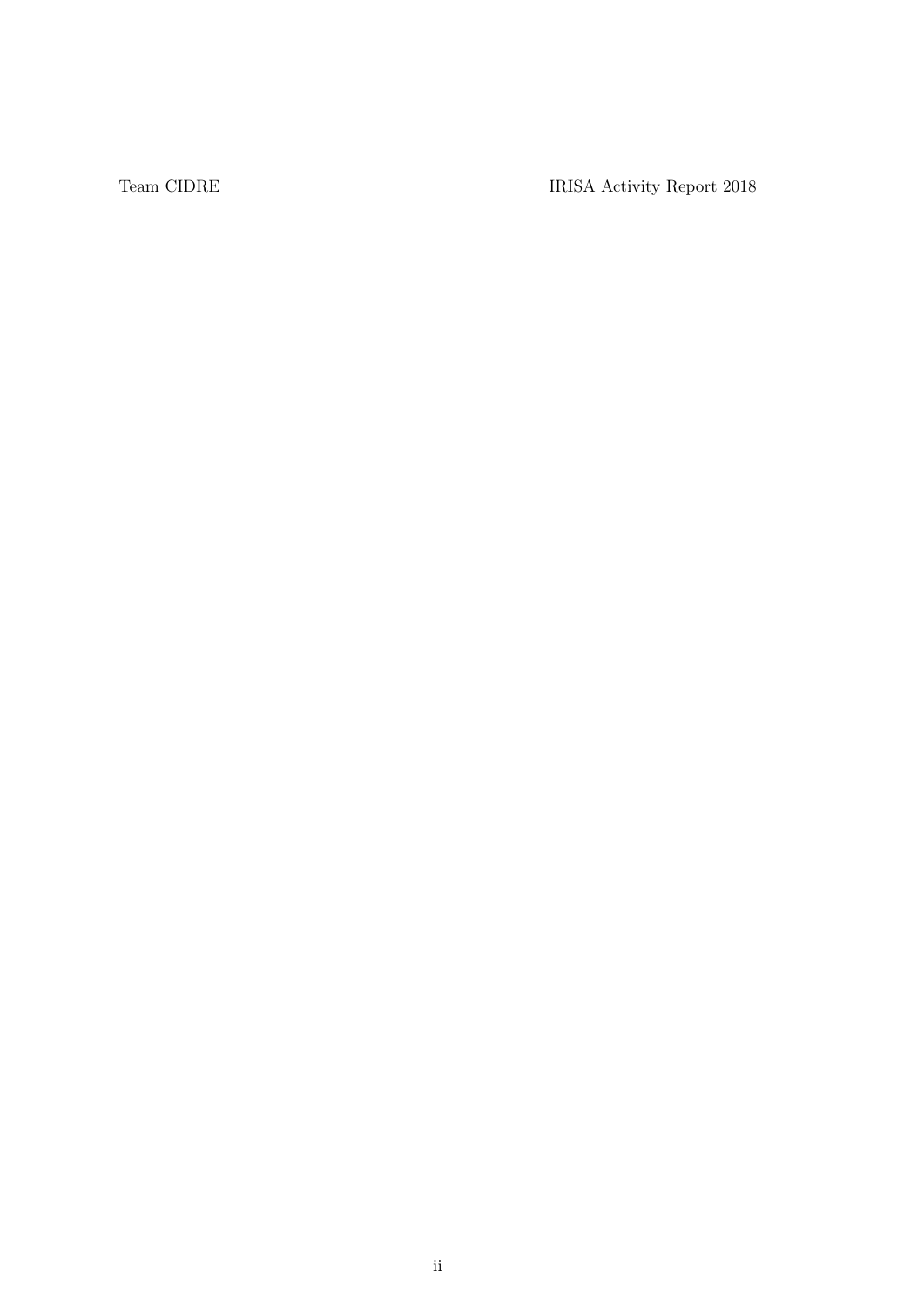## Table of contents

| 1. | Team, Visitors, External Collaborators (and the contract of the contract of the contract of the contract of the contract of the contract of the contract of the contract of the contract of the contract of the contract of th |                                |
|----|--------------------------------------------------------------------------------------------------------------------------------------------------------------------------------------------------------------------------------|--------------------------------|
| 2. |                                                                                                                                                                                                                                |                                |
| 3. |                                                                                                                                                                                                                                |                                |
|    | Our perspective<br>3.1.                                                                                                                                                                                                        | 3                              |
|    | <b>Attack Comprehension</b><br>3.2.                                                                                                                                                                                            | 3                              |
|    | <b>Attack Detection</b><br>3.3.                                                                                                                                                                                                | 4                              |
|    | 3.4.<br><b>Attack Resistance</b>                                                                                                                                                                                               | 4                              |
| 4. |                                                                                                                                                                                                                                |                                |
| 5. | New Software and Platforms (and the content of the state of the state of the state of the state of the state of the state of the state of the state of the state of the state of the state of the state of the state of the st |                                |
|    | 5.1.<br><b>Blare</b>                                                                                                                                                                                                           | 5                              |
|    | 5.2.<br><b>GNG</b>                                                                                                                                                                                                             | 6                              |
|    | GroddDroid<br>5.3.                                                                                                                                                                                                             | 6                              |
|    | 5.4.<br>Kharon                                                                                                                                                                                                                 | 7                              |
|    | 5.5.<br>StarLord                                                                                                                                                                                                               | $\overline{7}$                 |
|    | 5.6.<br>SpecCert                                                                                                                                                                                                               | $\overline{7}$                 |
|    | 5.7.<br>HardBlare                                                                                                                                                                                                              | 8                              |
|    | 5.8.<br>Conductor                                                                                                                                                                                                              | 8                              |
|    | 5.9.<br>Platforms                                                                                                                                                                                                              | 8                              |
| 6. |                                                                                                                                                                                                                                | 9                              |
|    | Axis 1 : Attack comprehension<br>6.1.                                                                                                                                                                                          | 9                              |
|    | 6.2.<br>Axis 2 : Attack detection                                                                                                                                                                                              | 9                              |
|    | 6.2.1.<br>Intrusion detection in sequential control systems.                                                                                                                                                                   | 9                              |
|    | 6.2.2.<br>Hardware-based Information Flow Tracking                                                                                                                                                                             | 9                              |
|    | Alert correlation in intrusion detection.<br>6.2.3.                                                                                                                                                                            | 10                             |
|    | 6.2.4.<br>Most recent and frequent items in distributed streams for DDoS detection.                                                                                                                                            | 10                             |
|    | 6.2.5.<br>Propagation of information.                                                                                                                                                                                          | 10                             |
|    | Axis 3 : Attack resistance<br>6.3.                                                                                                                                                                                             | 11                             |
|    | 6.3.1.<br>Connectivity in an inter-MANET network.                                                                                                                                                                              | 11                             |
|    | Permissionless ledgers for decentralized cryptocurrency systems (blockchain).<br>6.3.2.                                                                                                                                        | 11                             |
|    | Modular verification of Programs with Effects and Effect Handlers in Coq<br>6.3.3.                                                                                                                                             | 11                             |
| 7. | Bilateral Contracts and Grants with Industry manufactured controlled and Grants with Industry manufactured and S                                                                                                               | 11                             |
|    | <b>Bilateral Contracts with Industry</b><br>7.1.                                                                                                                                                                               | 11                             |
|    | 7.2.<br><b>Bilateral Grants with Industry</b>                                                                                                                                                                                  | 12                             |
| 8. |                                                                                                                                                                                                                                | 13                             |
|    | 8.1.<br><b>Regional Initiatives</b>                                                                                                                                                                                            | 13                             |
|    | 8.2.<br><b>National Initiatives</b>                                                                                                                                                                                            | 14                             |
|    | 8.3.<br><b>International Research Visitors</b>                                                                                                                                                                                 | 15                             |
| 9. | Dissemination                                                                                                                                                                                                                  | $\overline{\phantom{a}}$<br>15 |
|    | Promoting Scientific Activities<br>9.1.                                                                                                                                                                                        | 15                             |
|    | 9.1.1.<br>Scientific Events Organisation                                                                                                                                                                                       | 15                             |
|    | General Chair, Scientific Chair<br>9.1.1.1.                                                                                                                                                                                    | 15                             |
|    | 9.1.1.2.<br>Member of the Organizing Committees                                                                                                                                                                                | 15                             |
|    | Scientific Events Selection<br>9.1.2.                                                                                                                                                                                          | 15                             |
|    | 9.1.2.1.<br>Chair of Conference Program Committees                                                                                                                                                                             | 15                             |
|    | Member of the Conference Program Committees<br>9.1.2.2.                                                                                                                                                                        | 16                             |
|    | 9.1.2.3.<br>Reviewer                                                                                                                                                                                                           | 16                             |
|    | Journal<br>9.1.3.                                                                                                                                                                                                              | 16                             |
|    | 9.1.3.1.<br>Member of the Editorial Boards                                                                                                                                                                                     | 16                             |
|    | 9.1.3.2.<br>Reviewer - Reviewing Activities                                                                                                                                                                                    | 16                             |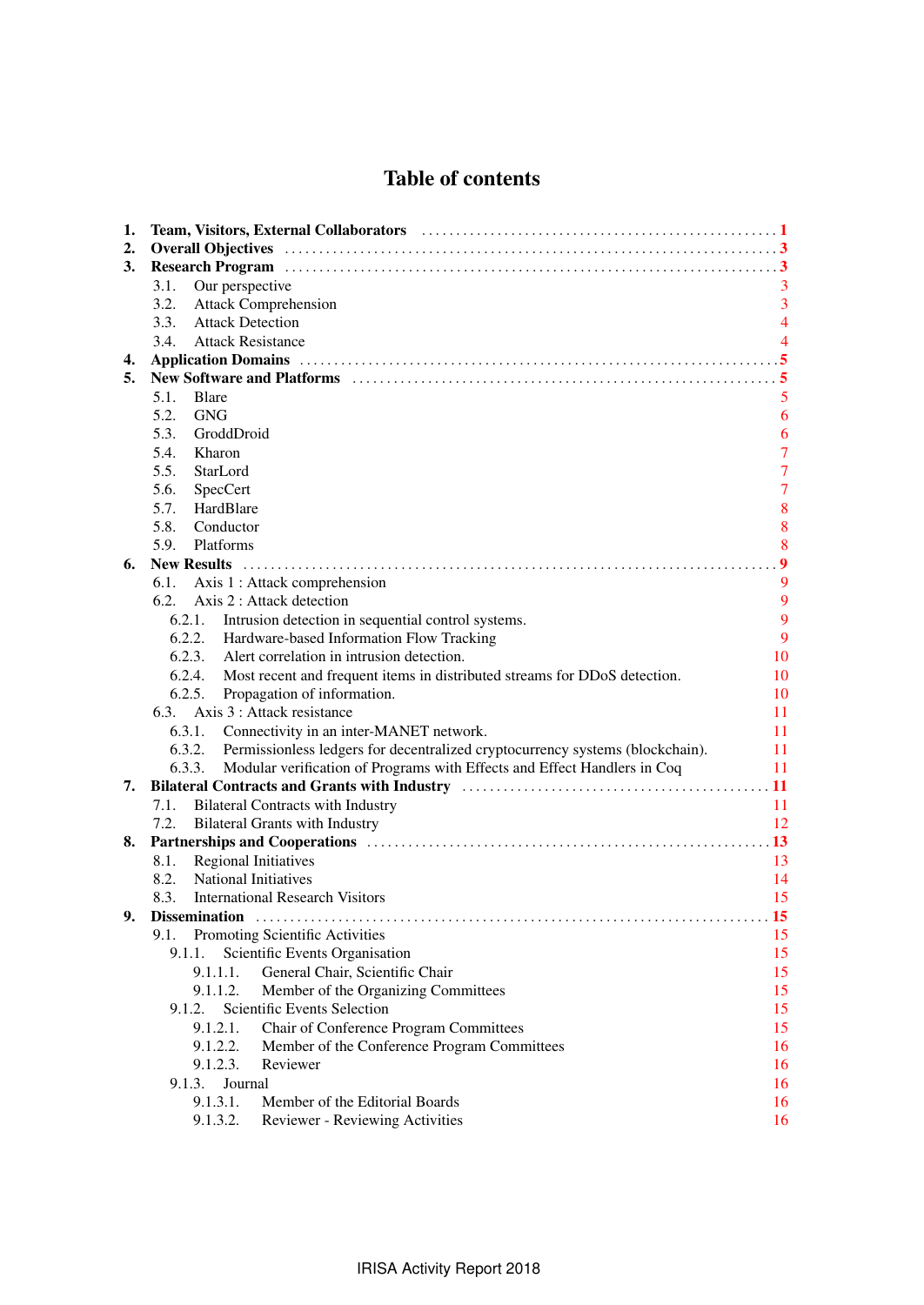| <b>Invited Talks</b><br>9.1.4.                     | 17 |
|----------------------------------------------------|----|
| 9.1.5. Scientific Expertise                        | 17 |
| 9.1.6. Research Administration                     | 17 |
| 9.2. Teaching - Supervision - Juries               | 17 |
| Teaching<br>9.2.1.                                 | 17 |
| 9.2.2.<br>Supervision                              | 21 |
| $9.2.2.1$ .<br>Thesis defended in 2018             | 21 |
| 9.2.2.2. These in progress                         | 22 |
| Supervision of external PhD candidates<br>9.2.2.3. | 23 |
| Juries<br>9.2.3.                                   | 23 |
| 9.3. Popularization                                | 24 |
| 9.3.1. Articles and contents                       | 24 |
| 9.3.2. Interventions                               | 24 |
| 9.3.3. Internal action                             | 25 |
| 10.                                                | 25 |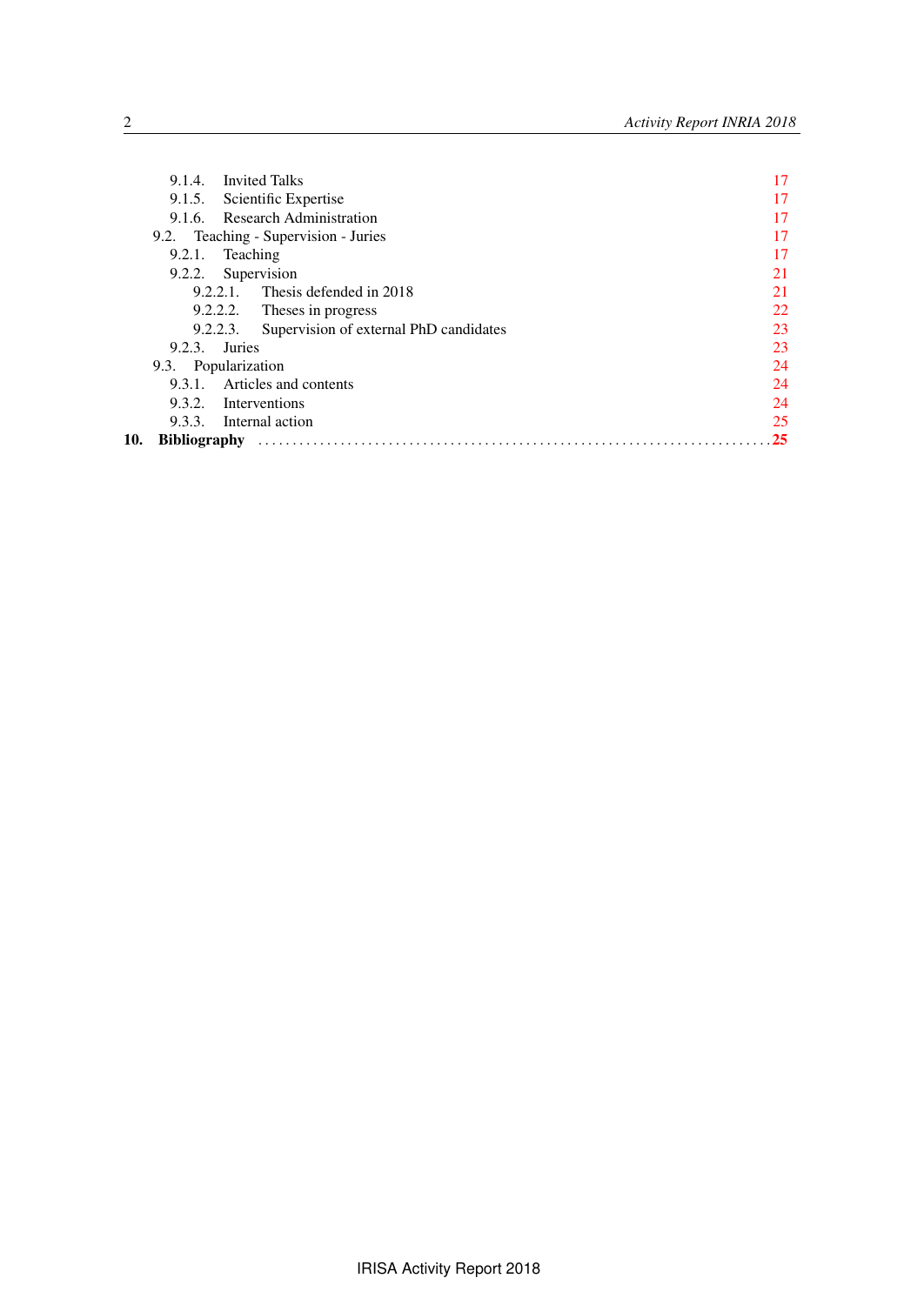## Project-Team CIDRE

*Creation of the Project-Team: 2011 July 01*

## Keywords:

## Computer Science and Digital Science:

- A1.1.8. Security of architectures
- A1.2.3. Routing
- A1.2.8. Network security
- A1.3. Distributed Systems
- A1.3.3. Blockchain
- A1.3.4. Peer to peer
- A1.3.5. Cloud
- A2.3.1. Embedded systems
- A3.1.5. Control access, privacy
- A3.3.1. On-line analytical processing
- A3.4.1. Supervised learning
- A3.4.2. Unsupervised learning
- A3.5.2. Recommendation systems
- A4.1. Threat analysis
- A4.1.1. Malware analysis
- A4.1.2. Hardware attacks
- A4.4. Security of equipment and software
- A4.5. Formal methods for security
- A4.8. Privacy-enhancing technologies
- A4.9.1. Intrusion detection
- A4.9.2. Alert correlation

#### Other Research Topics and Application Domains:

B6.3.3. - Network Management B6.5. - Information systems

- B9.6.2. Juridical science
- B9.10. Privacy

## 1. Team, Visitors, External Collaborators

#### Research Scientists

Emmanuelle Anceaume [CNRS, Researcher] Michel Hurfin [Inria, Researcher, HDR] Jean-Louis Lanet [Inria, Senior Researcher, from May 2018, HDR] Ludovic Mé [Inria,Senior Researcher, HDR]

## Faculty Members

Christophe Bidan [CentraleSupelec, Professor, HDR] Gilles Guette [Univ de Rennes I, Associate Professor] Guillaume Hiet [CentraleSupelec, Associate Professor]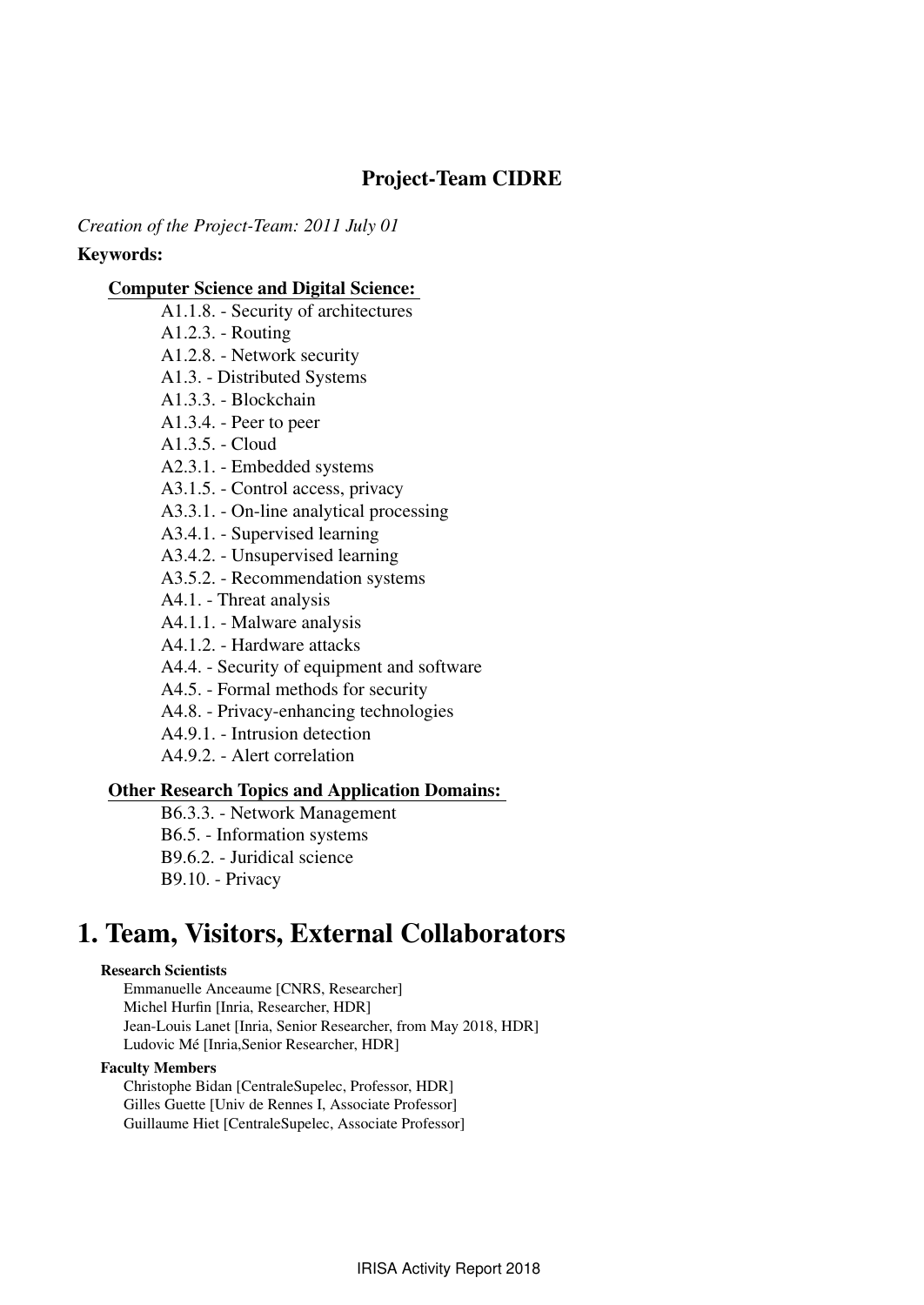Jean-Francois Lalande [CentraleSupelec, Associate Professor, HDR] Guillaume Piolle [CentraleSupelec, Associate Professor] Eric Totel [CentraleSupelec, Professor, HDR] Frédéric Tronel [CentraleSupelec, Associate Professor] Valérie Viet Triem Tong [Team leader, CentraleSupelec, Associate Professor, HDR] Pierre Wilke [CentraleSupelec, Associate Professor,from september 2018]

### Post-Doctoral Fellows

Ludovic Claudepierre [Inria, from May 2018] Jerome Fellus [Univ de Rennes I, from Sep 2018] Mouad Lemoudden [Inria, from Apr 2018]

#### PhD Students

Aimad Berady [Ministère des Armées, from Nov 2018] Sebanjila Bukasa [Inria, from May 2018] Vasile Cazacu [CNRS] Ronny Chevalier [Hewlet Packard France] Damien Crémilleux [CentraleSupelec, until Sep 2018] Aurélien Dupin [Thales] Mathieu Escouteloup [Inria, from Oct 2018] Benoit Fournier [Univ de Rennes I, from Nov 2018] Cyprien Gottstein [Orange Labs, from Oct 2018] Pierre Graux [Inria] Cedric Herzog [Inria, from Nov 2018] David Lanoé [Inria] Laetitia Leichtnam [Ministère de la Défense] Mourad Leslous [Inria, until Aug 2018] Pernelle Mensah [Bell Labs (Alcatel)] Ruta Moussaileb [IMT Atlantique, from May 2018] Mounir Nasr Allah [CentraleSupelec, until Nov 2018] Leopold Ouairy [Inria, from May 2018] Thomas Letan [ANSSI, until November 2018] Aurelien Palisse [Inria, from May 2018] Aurélien Trulla [Inria, until Aug 2018] Charles Arya Xosanavongsa [Thales]

#### Technical staff

Antoine Guellier [CNRS, until Feb 2018] Souhir Laribi [Inria, from Nov 2018]

#### Interns

Samuel Pipet [CentraleSupelec, from Jun 2018 until Jul 2018] Raj Krishnan Vijayaraj [CentraleSupelec, from May 2018 until Jul 2018]

## Administrative Assistant

Lydie Mabil [Inria]

#### Visiting Scientist

Carlos Alberto Maziero [Professor at Federal University of Parana (Curitiba, Brazil)]

#### External Collaborators

Frédéric Majorczyk [DGA] Sébastien Gambs [UQAM, HDR]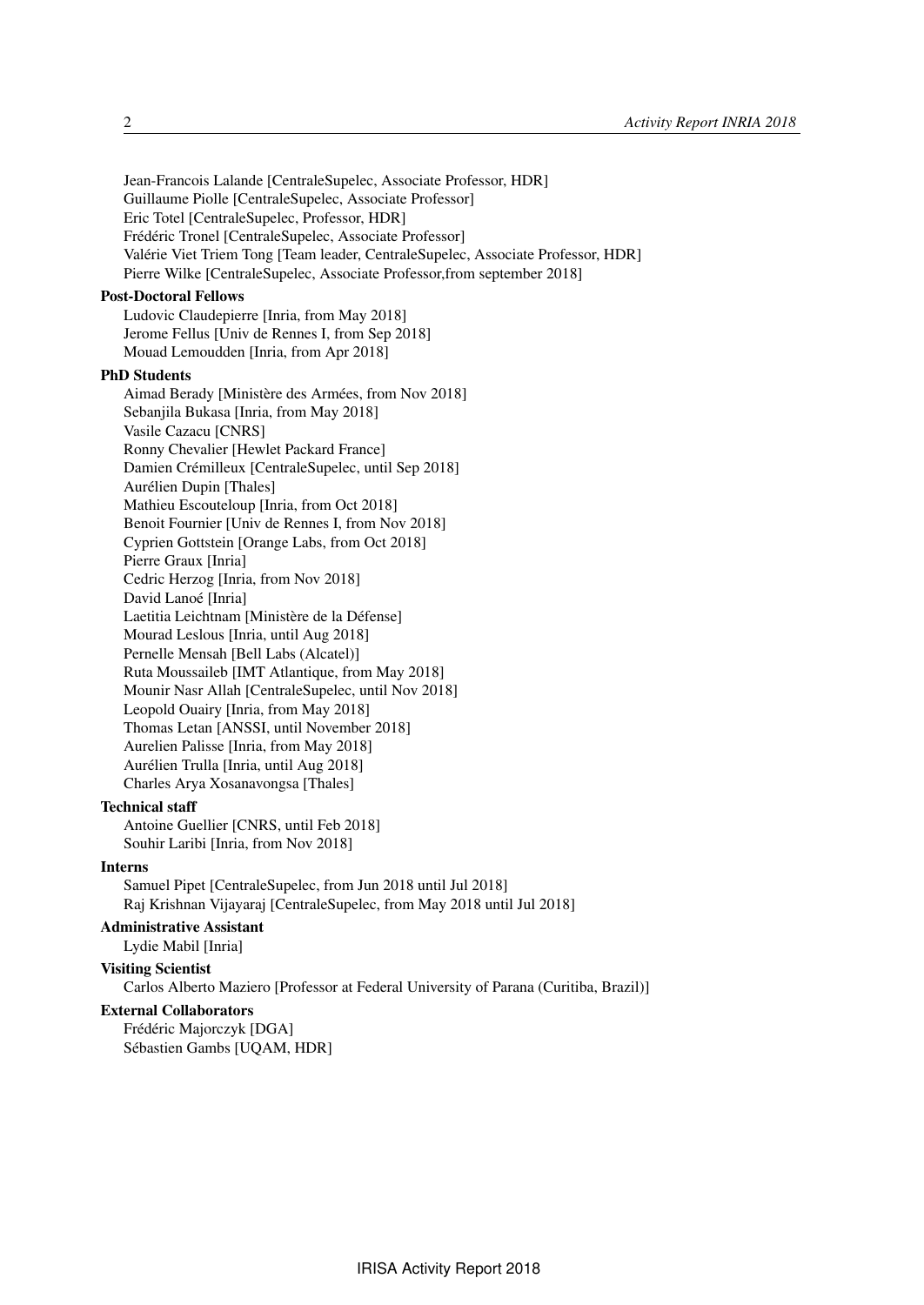## 2. Overall Objectives

## 2.1. CIDRE in Brief

The Cidre team is concerned with security and privacy issues. Our long-term ambition is to contribute to the construction of widely used systems that are trustworthy and respectful of privacy, even when parts of the system are targeted by attackers.

With this objective in mind, the CIDRE team focuses mainly on the three following topics:

- Attack comprehension
- Attack detection
- Attack resistance

## 3. Research Program

## 3.1. Our perspective

For many aspects of our daily lives, we rely heavily on computer systems, many of which are based on massively interconnected devices that support a population of interacting and cooperating entities. As these systems become more open and complex, accidental and intentional failures become much more frequent and serious. We believe that the purpose of attacks against these systems is expressed at a high level (compromise of sensitive data, unavailability of services). However, these attacks are often carried out at a very low level (exploitation of vulnerabilities by malicious code, hardware attacks).

The CIDRE team is specialized in the defense of computer systems. We argue that to properly protect these systems we must have a complete understanding of the attacker's concrete capabilities. In other words, to defend properly we must understand the attack.

The CIDRE team therefore strives to have a global expertise in information systems: from hardware to distributed architectures. Our objective is to highlight security issues and propose preventive or reactive countermeasures in widely used and privacy-friendly systems.

## 3.2. Attack Comprehension

The first step before being able to offer secure systems is to understand and measure the real capabilities of the attacker. It's a cat and mouse game and in this game, the attacker is always one step ahead of the defender. The attacker is able to exploit for his own benefit all the services, machines, codes that are accessible to him, even on systems that seem highly protected.

Our first research axis therefore aims at highlighting both the effective attacker's means and the way an attack unfolds and spreads.

This knowledge is valuable for security experts who must react quickly during an attack. They need effective ways to understand how their systems may have been compromised.

The main scientific challenge is to be able to adapt to all the attacker's protections against automatic analysis that the attacker could imagine.

In this context, we are particularly interested in

- highlighting attacks on hardware that affect software security
- providing expert support
	- to analyze malicious code
	- to quickly investigate an intrusion on a system monitored by an intrusion detection system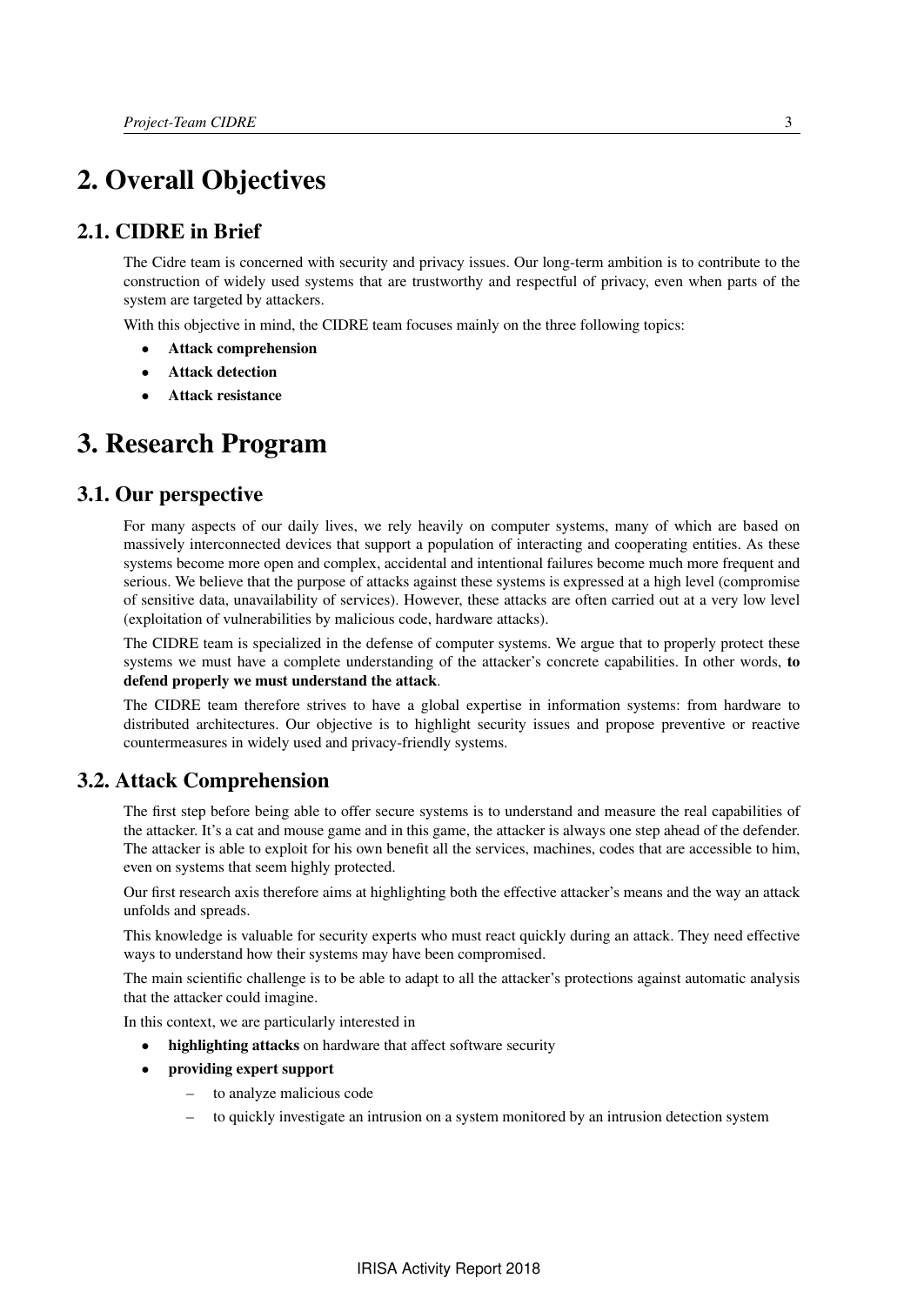## 3.3. Attack Detection

An attack has several phases. A first major phase is the approach phase, during which the attacker enters the system, locates the target and makes himself persistent, the attack is at this point a simple intrusion. In a second phase, the attack is actually launched.

The main objective of intrusion detection is to be able to detect the attacker during the first approach phase. For that purpose, an intrusion detection system (IDS) is based on probes that continuously monitor the system. These probes generate low level alerts (warnings) for any observation of an event that could be a sign of an intrusion. These low-level alerts are very numerous and their semantic value is low. In other words, an IDS generates a huge amount of low-level alerts that bring only few information and overwhelm the security analyst. In addition, many of these alerts are actually false positives, *i.e.* alerts raised when there is no real intrusion.

However, these low-level alerts can themselves be considered as security events by a higher-level IDS: an alert correlation system. These higher-level IDS seek to exploit known relationships between low-level alerts to generate meta-alerts with greater semantic value, *i.e.* with higher-level meaning. An alert correlation system allows to reduce the number of alerts (and especially, false positives) and to return to the security analysts a higher level analysis of the situation.

There are mainly two approaches to detect intrusions. The misuse-based detection and the anomaly-based detection. A misuse-based detection is actually a signature-based detection approach: it allows to detect only the attacks whose signature is available. From our point of view, while useful in practice, misuse-detection is intrinsically limited. Indeed, it requires to continuously update the database of signatures. We follow the alternative approach, namely the anomaly approach, which consists in detecting any deviation from a reference behavior. The main difficulty is thus to compute a model of this reference behavior. Such a model is only useful if it is sufficiently accurate. Otherwise, if the model is an over-approximation, it will be a source of false negatives, *i.e.* real intrusions not detected. If the model is a under-approximation, it will be a source of false positives, *i.e.* normal behaviors seen as intrusions.

In this context, our contributions in intrusion detection systems follow two separate axes: anomaly-based IDS and alert correlation systems. Our contribution in anomaly-based intrusion detection relies on:

- Illegal Information Flow Detection: we have proposed to detect information flows in the monitored system (either a node or a set of trusted nodes) that are allowed by the access control mechanism, but are illegal from the security policy point of view. This approach is particularly appealing to detect intrusions in a standalone node.
- Anomaly-Based Detection in Distributed Applications: our goal is to specify the normal behavior based on either a formal specification of the distributed application, or previous executions. This approach is particularly appealing to detect intrusions in industrial control systems since these systems exhibit well-defined behaviors at different levels: network level (network communication patterns, protocol specifications, etc.), control level (continuous and discrete process control laws), or even the state of the local resources (memory or CPU).
- **Online data analytics:** our goal is to estimate on the fly different statistics or metrics on distributed input streams to detect abnormal behavior with respect to a well-defined criterion such as the distance between different streams, their correlation or their entropy.

## 3.4. Attack Resistance

The first two axes of the team allowed us to measure the concrete technical means of the attacker. We claim that the attacker can always avoid the measures put in place to secure a system. We believe that another way to offer more secure systems is to take into account from the design phase that these systems will operate in the presence of an omnipotent attacker. The last research axis of the CIDRE team is focused on offering systems that are resistant to attackers, *i.e.* they can provide the expected services even in the presence of an attacker.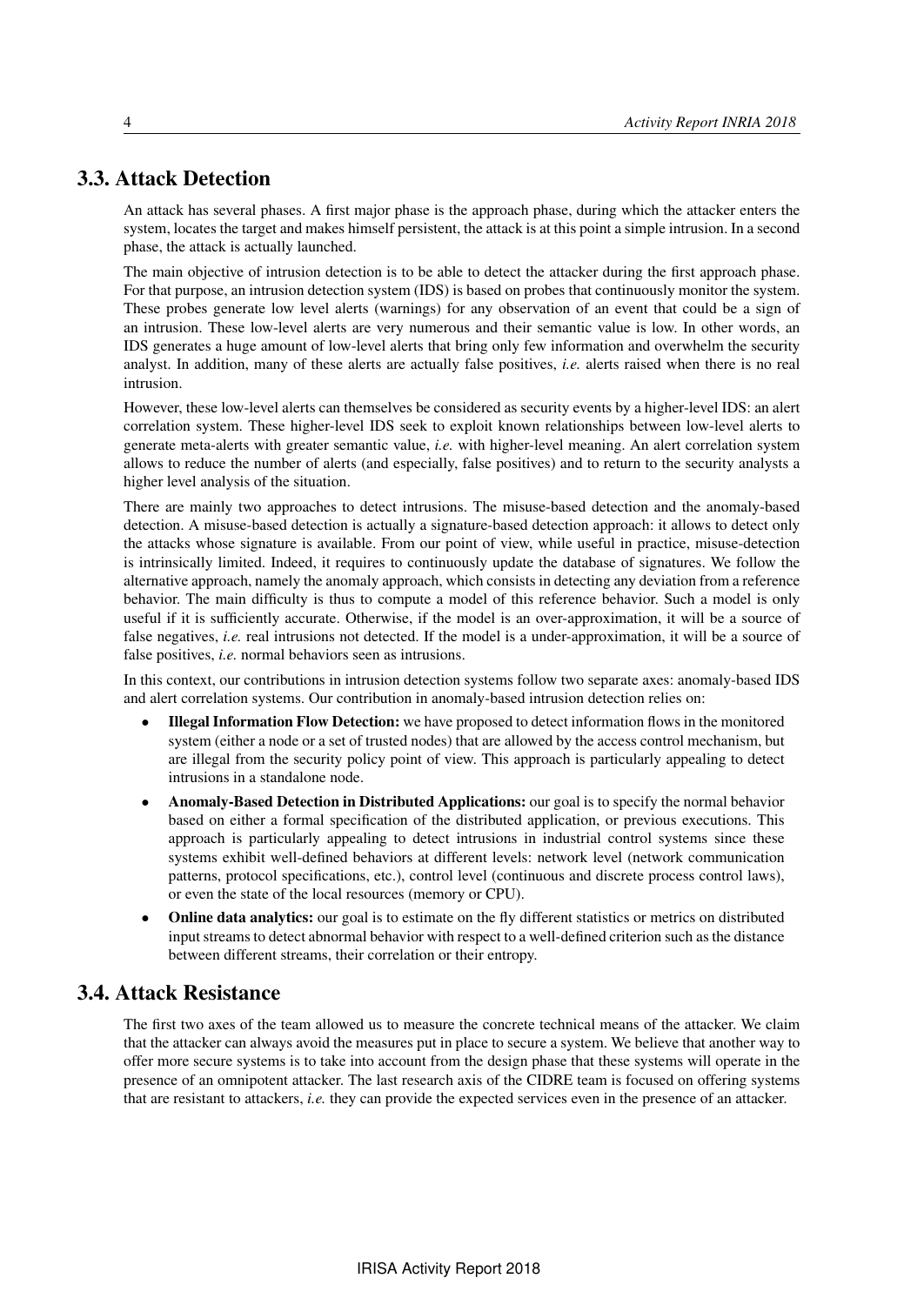To achieve this goal, we explore two approaches:

- be able to take into account all possible actions of the attacker
- provide services based on the collaboration of a set of nodes that are not affected by the presence in minority of malicious nodes

We are interested in massively-used systems that are essential building blocks of security or privacy.

## 4. Application Domains

## 4.1. Security is required everywhere

With the infiltration of computers and software in almost all aspects of our modern life, security can nowadays be seen as an absolutely general concern. As such, the results of the research targeted by CIDRE apply to a wide range of domains. It is clear that critical systems, in which security (and safety) is a major concern, can benefit from ideas such as dynamic security policy monitoring. On the other hand, systems used by the general public (basically, the internet and services such as web or cloud services, social networks, locationbased services, etc.) can also benefit from the results obtained by CIDRE, in particular to solve some of the privacy issues raised by these systems that manipulate huge amounts of personal data. In addition, systems are getting more and more complex, decentralized, distributed, or spontaneous. Cloud computing, in particular, brings many challenges that could benefit from ideas, approaches and solutions studied by CIDRE in the context of distributed systems.

Industrial Control Systems (ICS) and in particular Supervisory Control and Data Acquisition are also new application domains for intrusion detection. The Stuxnet attack has emphasized the vulnerability of such critical systems which are not totally isolated anymore. Securing ICS is challenging since modifications of the systems, for example to patch them, are often not possible. High availability requirements also often conflict with preventive approaches. In this case, security monitoring is appealing to protect such systems against malicious activities. Intrusion detection in ICS is not fundamentally different from traditional approaches. However, new hypotheses and constraints need to be taken into account, which also bring interesting new research challenges.

## 5. New Software and Platforms

## 5.1. Blare

*To detect intrusion using information flows*

KEYWORDS: Cybersecurity - Intrusion Detection Systems (IDS) - Data Leakage Protection SCIENTIFIC DESCRIPTION: Blare implements our approach of illegal information flow detection for a single node (Android and Linux kernel, JVM) and a set of nodes (monitoring of flows between linux machines). FUNCTIONAL DESCRIPTION: Blare IDS is a set of tools that implements our approach to illegal information flow detection for a single node and a set of nodes.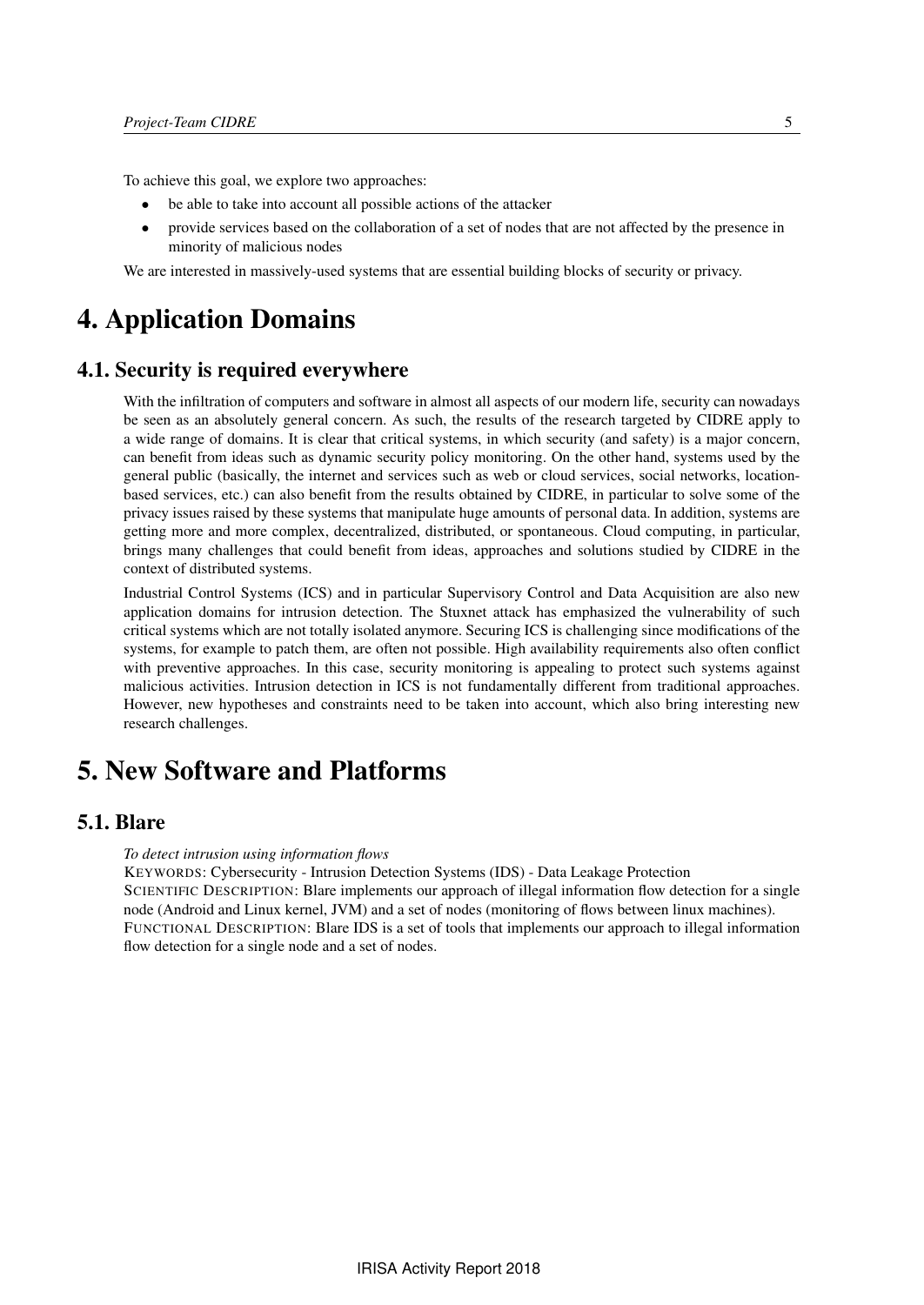NEWS OF THE YEAR: During this year, Laurent Georget has modified the implementation of Blare in order to correctly monitor the kernel system calls with LSM hooks. He add also ported this new version of Blare to the Lollipop Android emulator.

- Partner: CentraleSupélec
- Contact: Frédéric Tronel
- Publications: Information Flow Tracking for Linux Handling Concurrent System Calls and Shared Memory - Verifying the Reliability of Operating System-Level Information Flow Control Systems in Linux - Monitoring both OS and program level information flows to detect intrusions against network servers - Experimenting a Policy-Based HIDS Based on an Information Flow Control Model - Introducing reference flow control for intrusion detection at the OS level - Blare Tools: A Policy-Based Intrusion Detection System Automatically Set by the Security Policy - Diagnosing intrusions in Android operating system using system flow graph - Intrusion detection in distributed systems, an approach based on taint marking - BSPL: A Language to Specify and Compose Fine-grained Information Flow Policies - Information Flow Policies vs Malware - A taint marking approach to confidentiality violation detection - Designing information flow policies for Android's operating system - Information Flow Control for Intrusion Detection derived from MAC Policy - Flow based interpretation of access control: Detection of illegal information flows - A taint marking approach to confidentiality violation detection
- URL: http://www.blare-ids.org

## 5.2. GNG

#### *Security Supervision by Alert Correlation*

KEYWORDS: Intrusion Detection Systems (IDS) - SIEM

SCIENTIFIC DESCRIPTION: GNG is an intrusion detection system that correlates different sources (such as different logs) in order to identify attacks against the system. The attack scenarios are defined using the Attack Description Langage (ADeLe) proposed by our team, and are internally translated to attack recognition automatons. GNG intends to define time efficient algorithms based on these automatons to recognize complex attack scenarios.

- Partner: CentraleSupélec
- Contact: Eric Totel
- Publication: A Language Driven Intrusion Detection System for Events and Alerts Correlation
- URL: http://www.rennes.supelec.fr/ren/perso/etotel/GNG/index.html

## 5.3. GroddDroid

KEYWORDS: Android - Detection - Malware

SCIENTIFIC DESCRIPTION: GroddDroid automates the dynamic analysis of a malware. When a piece of suspicious code is detected, groddDroid interacts with the user interface and eventually forces the execution of the identified code. Using Blare (Information Flow Monitor), GroddDroid monitors how an execution contaminates the operating system. The output of GroddDroid can be visualized in an web browser. GroddDroid is used by the Kharon software.

FUNCTIONAL DESCRIPTION: GroddDroid 1 - locates suspicious code in Android application 2 - computes execution paths towards suspicious code 3 - forces executions of suspicious code 4 - automate the execution of a malware or a regular Android application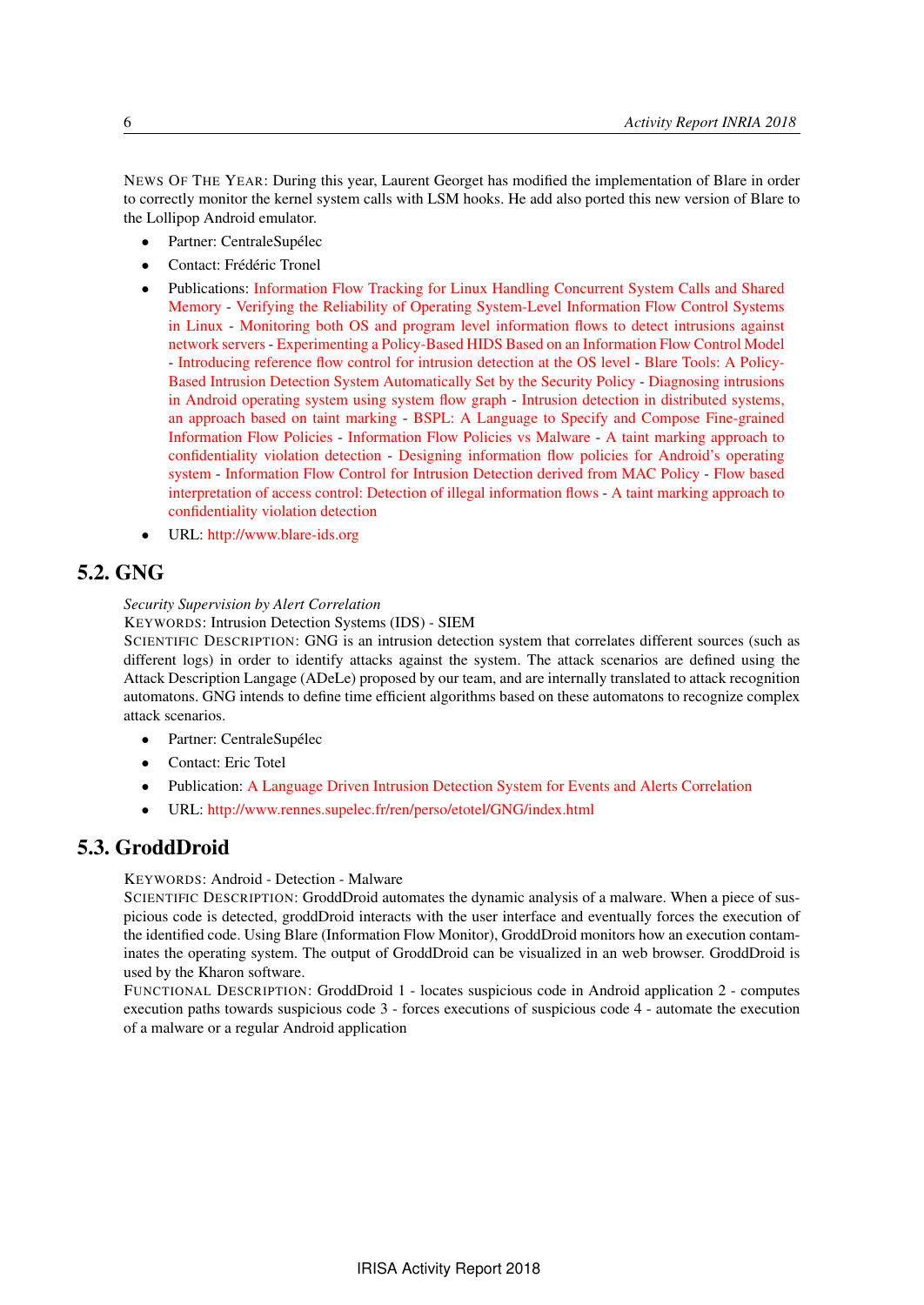NEWS OF THE YEAR: In 2017, GroddDroid has integrated the work of Mourad Leslous, who have implemented GFinder. GPFinder improves the computation of control flow paths by taking into account the Android framework. The end of the year has been used to clean the code and to improves the graphical interface.

- Partners: CentraleSupélec Insa Centre Val-de-Loire
- Contact: Valérie Viet Triem Tong
- Publications: Kharon dataset: Android malware under a microscope GroddDroid: a Gorilla for Triggering Malicious Behaviors - GPFinder: Tracking the Invisible in Android Malware - Information flows at OS level unmask sophisticated Android malware
- URL: http://kharon.gforge.inria.fr/grodddroid.html

## 5.4. Kharon

KEYWORDS: Android - Malware - Dynamic Analysis

FUNCTIONAL DESCRIPTION: Kharon is a software for managing Android application analysis. Kharon uses the results of the GroddDroid software. The user can submit one or several applications to Kharon and get a graph of the innformation flows that occured at system level and that have been caused by the application.

Kharon is used in the Kharon platform for the analysis of malicious applications. This platform is deployed at the high security laboratory (LHS) of Rennes.

- Author: Sébastien Campion
- Partners: CentraleSupélec Insa Centre Val-de-Loire
- Contact: Valérie Viet Triem Tong
- URL: http://kharon.gforge.inria.fr/

## 5.5. StarLord

KEYWORDS: Security - SIEM

FUNCTIONAL DESCRIPTION: In the domain of security event visualisation, we have developed a prototype called StarLord. Basically, this software is able to parse heterogeneous logs, and to extract from each line of logs a set of security objects. Moreover, some of these objects appears in several lines of different logs. These lines are thus linked by the sharing of one or more security objects. When we analyse the lines of logs, we are thus able to generate graphs that represents the links between the different objects discovered in the logs. These graphs are thus displayed in 3D in order for the administrator to investigate easily the relations between the logs and the relations between the logs and some particular indicators of compromission. The tool permits to discover visually the activity of an attacker on the supervised system.

- Authors: Ludovic Mé, Eric Totel, Nicolas Prigent and Laetitia Leichtnam
- Contact: Eric Totel
- Publication: STARLORD: Linked Security Data Exploration in a 3D Graph

## 5.6. SpecCert

KEYWORDS: Formal methods - Coq

FUNCTIONAL DESCRIPTION: SpecCert is a framework for specifying and verifying Hardware-based Security Enforcement (HSE) mechanisms against hardware architecture models. HSE mechanisms form a class of security enforcement mechanism such that a set of trusted software components relies on hardware functions to enforce a security policy.

- Participant: Thomas Letan
- Partners: ANSSI CentraleSupélec
- Contact: Guillaume Hiet
- Publications: SpecCert: Specifying and Verifying Hardware-based Security Enforcement SpecCert: Specifying and Verifying Hardware-based Software Enforcement
- URL: https://github.com/lethom/speccert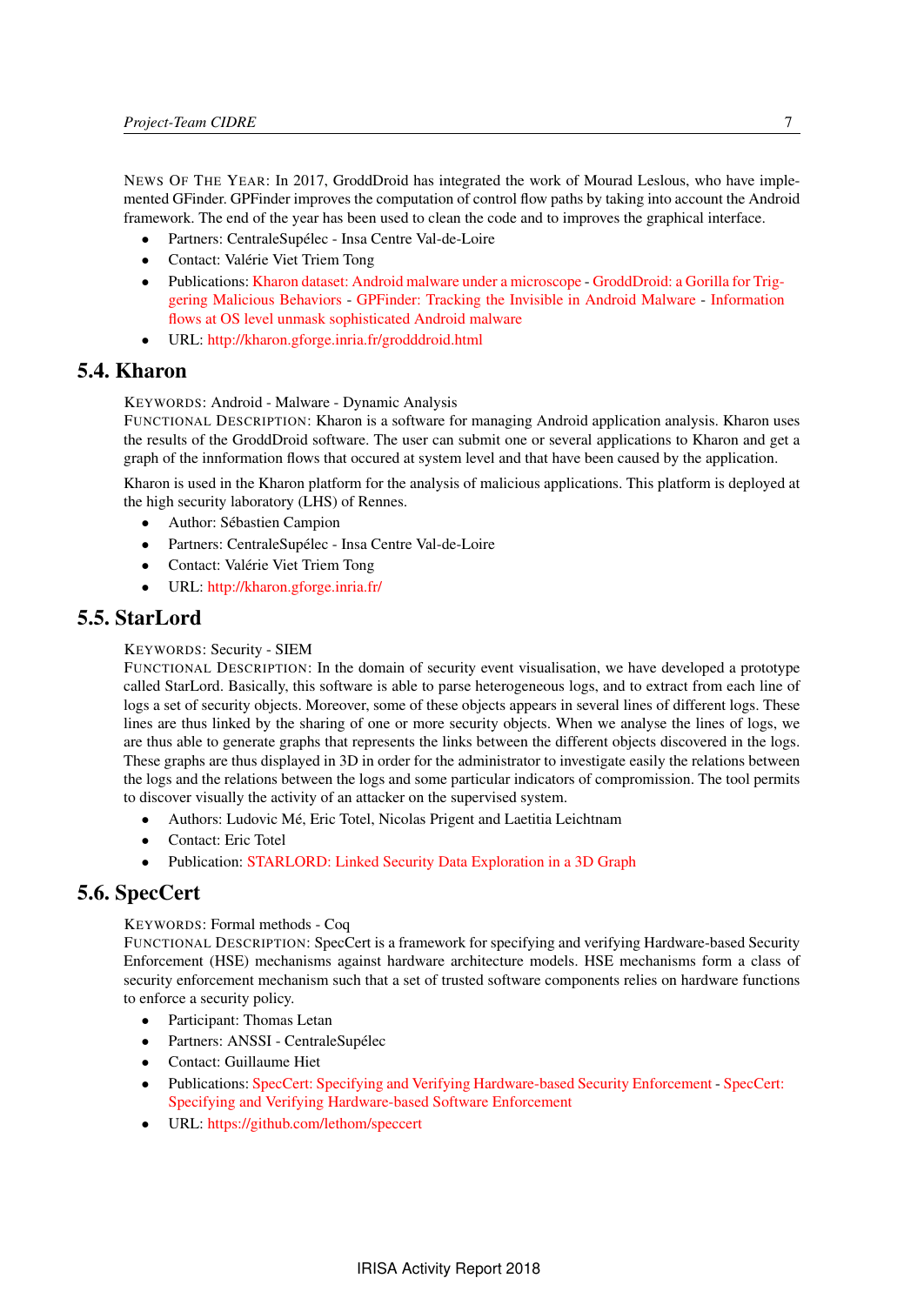## 5.7. HardBlare

KEYWORDS: Intrusion Detection Systems (IDS) - FPGA - Static analysis

FUNCTIONAL DESCRIPTION: HardBlare is a hardware/software framework to implement hardware DIFC on Xilinx Zynq Platform. HardBlare consists of three components : 1) the VHDL code of the coprocessor, 2) a modified LLVM compiler to compute the static analysis, and 3) a dedicated Linux kernel. This last component is a specific version of the Blare monitor.

- Partners: CentraleSupélec Lab-STICC
- Contact: Guillaume Hiet
- Publications: ARMHEx: A hardware extension for DIFT on ARM-based SoCs ARMHEx: a framework for efficient DIFT in real-world SoCs - ARMHEx: embedded security through hardwareenhanced information flow tracking - HardBlare: a Hardware-Assisted Approach for Dynamic Information Flow Tracking - A portable approach for SoC-based Dynamic Information Flow Tracking implementations - Towards a hardware-assisted information flow tracking ecosystem for ARM processors - HardBlare: an efficient hardware-assisted DIFC for non-modified embedded processors

## 5.8. Conductor

KEYWORDS: Intrusion Detection Systems (IDS) - Static analysis - Instrumentation

FUNCTIONAL DESCRIPTION: Conductor contains three main components: a static analysis to extract the expected behavior of the target, an instrumentation module to add instructions to the target's code in order to send messages to the co-processor, and an intrusion detection engine executed on the co-processor. The latter processes the messages sent by the instrumented target, describing its current behavior. This behavior is then compared against the expected behavior previously extracted by the static analysis.

- Participants: Ronny Chevalier, Guillaume Hiet, Maugan Villatel and David Plaquin
- Partners: CentraleSupélec HP Labs
- Contact: Ronny Chevalier
- Publication: Co-processor-based Behavior Monitoring: Application to the Detection of Attacks Against the System Management Mode

## 5.9. Platforms

### *5.9.1. Kharon platform*

The Kharon platform is under development in the LHS of Rennes and should be ready to use in the beginning of 2018. This experimental platform aims to analyze Android malware using a set of software developed by the CIDRE team. Software that are involved are:

- The Blare IDS http://www.blare-ids.org/, and in particular the AndroBlare version, for tracking information flows of malware;
- The GroddDroid software http://kharon.gforge.inria.fr/grodddroid.html, for manipulating the malware statically and dynamically;
- The GPFinder software http://kharon.gforge.inria.fr/gpfinder.html, for computing paths in the malware's control flow;
- The kharon software that handles the orchestration of a bunch of malware, the server and a set of smartphones.

The Kharon platform will be used for analysing malware as soon as they appear in the wild. The analysis results will be stored for further experiments and statistics.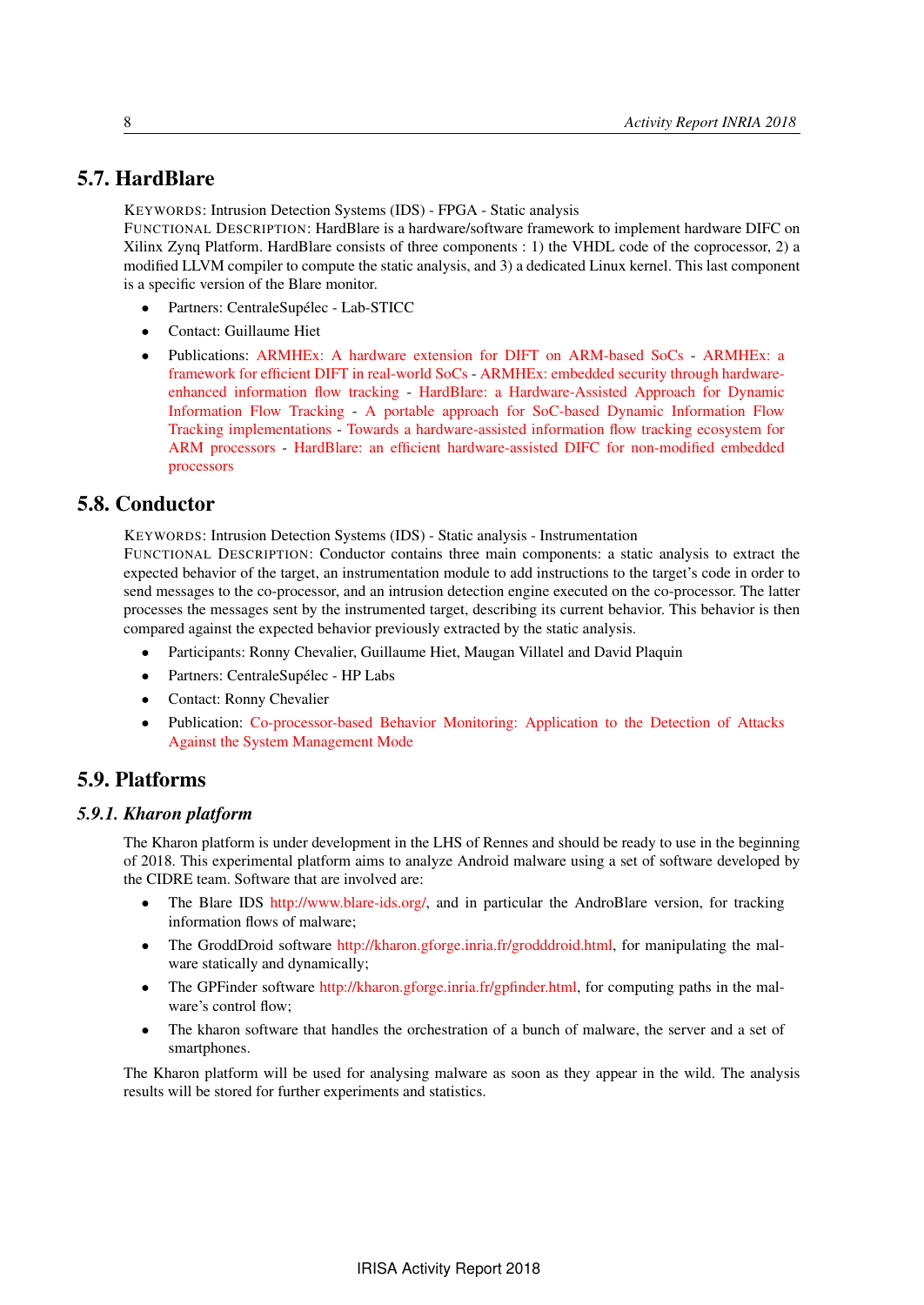## 6. New Results

## 6.1. Axis 1 : Attack comprehension

#### *6.1.1. Attacks stay possible even when programs seem not vulnerable*

The protection of any software starts at the hardware level. In ,K. Bukasa, L. Claudepierre, J.-L. Lanet, in collaboration with R. Lashermes from SED Inria Rennes – Bretagne Atlantique, explore how Electromagnetic Fault Injection (EMFI) can disturb the behavior of a chip and undermine the security of the information handled by the target. They demonstrate the possibilities to create software vulnerabilities with hardware fault injection (with EM pulses), not against crypto-systems but targeting regular software running on IoT devices. Experimentations are conducted on an ARMv7-M (Cortex-M3) microcontroller, present at the heart of a widerange of embedded systems, to prove that a fault attack is able to create a vulnerability in a code where there is none in the usual software security meaning. Protecting against vulnerabilities must thus encompass protecting against both software and hardware attacks.

## 6.2. Axis 2 : Attack detection

## *6.2.1. Intrusion detection in sequential control systems.*

Sophisticated process-aware attacks targeting industrial control systems require adequate detection measures taking into account the physical process. In [20], we propose an approach relying on automatically mined process specifications to detect attacks on sequential control systems. The specifications are synthesized as monitors that read the execution traces and report violations to the operator. In contrast to other approaches, a central aspect of our method consists in reducing the number of mined specifications suffering from redundancies. We evaluate our approach on a hardware-in-the-loop testbed with a complex physical process model and discuss the mining efficiency and attack detection capabilities of our approach.

## *6.2.2. Hardware-based Information Flow Tracking*

The HardBlare project proposes a software/hardware co-design methodology to ensure that security properties are preserved all along the execution of the system but also during files storage. It is based on the Dynamic Information Flow Tracking (DIFT) that generally consists in attaching tags to denote the type of information that are saved or generated within the system. These tags are then propagated when the system evolves and information flow control is performed in order to guarantee the safe execution and storage within the system monitored by security policies.

Existing hardware DIFT approaches have not been widely used neither by research community nor by hardware vendors. It is due to two major reasons: current hardware DIFT solutions lack support for multithreaded applications and implementations for hardcore processors. In [10] we addresse both issues by introducing an approach with some unique features: DIFT for multi-threaded software, virtual memory protection (rather than physical memory as in related works) and Linux kernel support using an information flow monitor called RFBlare. These goals are accomplished by taking advantage of a notable feature of ARM CoreSight components (context ID) combined with a custom DIFT coprocessor and RFBlare. The communication time overhead, major source of slowdown in total DIFT time overhead, is divided by a factor 3.8 compared to existing solutions with similar software constraints as in this work. The area overhead of this work is lower than 1% and power overhead is 16.2% on a middle-class Xilinx Zynq SoC.

Most of hardware-assisted solutions for software security, program monitoring, and event-checking approaches require instrumentation of the target software, an operation which can be performed using an SBI (Static Binary Instrumentation) or a DBI (Dynamic Binary Instrumentation) framework. Hardware-assisted instrumentation can use one of these two solutions to instrument data to a memory-mapped register. Both these approaches require an in-depth knowledge of frameworks and an important amount of software modifications in order to instrument a whole application. In  $[11]$  we propose a novel way to instrument an application, at the source code level, taking advantage of underlying hardware debug components such as CS (CoreSight)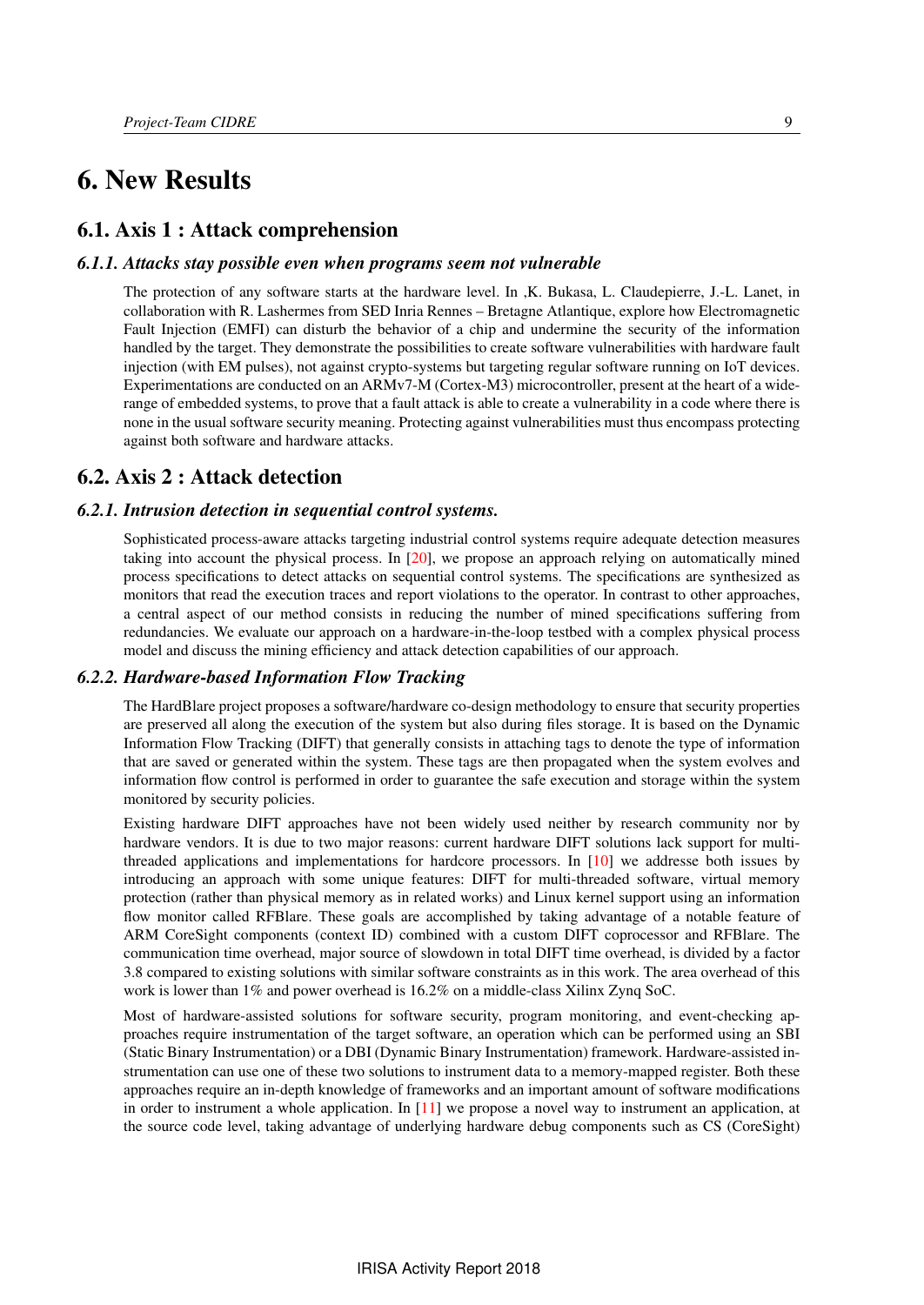components available on Xilinx Zynq SoCs. As an example, the instrumentation approach proposed in this work is used to detect a double free security attack. Furthermore, it is evaluated in terms of runtime and area overhead.

### *6.2.3. Alert correlation in intrusion detection.*

In distributed systems and in particular in industrial SCADA environments, alert correlation systems are necessary to identify complex multi-step attacks within the huge amount of alerts and events. In [22] we describe an automata-based correlation engine developed in the context of a European project where the main stakeholder was an energy distribution company. The behavior of the engine is extended to fit new requirements. In the proposed solution, a fully automated process generates thousands of correlation rules. Despite this major scalability challenge, the designed correlation engine exhibits good performance. Expected rates of incoming low level alerts approaching several hundreds of elements per second are tolerated. Moreover, the data structures chosen allow to quickly handle dynamic changes of the set of correlation rules. As some attack steps are not observed, the correlation engine can be tuned to raise an alert when all the attack steps except  $k$  of them have been detected. To be able to react to an ongoing attack by taking countermeasures, alerts must also be raised as soon as a significant prefix of an attack scenario is recognized. Fulfilling these additional requirements leads to an increase in the memory consumption. Therefore purge mechanisms are also proposed and analyzed. An evaluation of the tool is conducted in the context of a SCADA environment.

#### *6.2.4. Most recent and frequent items in distributed streams for DDoS detection.*

The need to analyze in real time large-scale and distributed data streams has recently became tremendously important to detect attacks (DDoS), anomalies or performance issues. In particular the identification of recent heavy-hitters (or hot items) is essential but highly challenging. Actually, this problem has been heavily studied during the last decades with both exact and probabilistic solutions. While simple to state and fundamental for advanced analysis, answering this issue over a sliding time window and among distributed nodes is still an active research field. The distributed detection of frequent items over a sliding time window presents two extra challenging aspects with respect to the centralized detection of frequent items since the inception of the stream: (i) Treat time decaying items as they enter and exit the sliding window; (ii) Produce mergeable local stream summaries in order to obtain a system-wide summary. In  $[12]$ , we propose a sliding window-based solution of the top  $k$  most frequent items based on a deterministic counting of the most over-represented items in the data streams, which are themselves probabilistically identified using a dynamically defined threshold. Performance of our new algorithm are astonishingly good, despite any items order manipulation or distributed execution.

#### *6.2.5. Propagation of information.*

Together with Yves Mocquard and Bruno Sericola, we have worked on the well studied dissemination of information in large scale distributed networks through pairwise interactions. The information to be propagated can simply be a bit of information to any code, including viruses. This problem, originally called rumor mongering, and then rumor spreading has mainly been investigated in the synchronous model. This model relies on the assumption that all the nodes of the network act in synchrony, that is, at each round of the protocol, each node is allowed to contact a random neighbor. In this paper, we drop this assumption under the argument that it is not realistic in large scale systems. We thus consider the asynchronous variant, where at random times, nodes successively interact by pairs exchanging their information on the rumor. In a previous paper, we performed a study of the total number of interactions needed for all the nodes of the network to discover the rumor. While most of the existing results involve huge constants that do not allow us to compare different protocols, we provided a thorough analysis of the distribution of this total number of interactions together with its asymptotic behavior [4]. In addition to this study, we have proposed an algorithm that allows, through simple pairwise interactions, each node of the large scale and dynamic system to build a global clock which allows any node to maintain with high probability a common temporal referential [25]. By combining this global clock together with the rumor spreading algorithm, we have proposed a mechanism that allows each node to locally detect that the system has converged to a sought configuration with high probability. We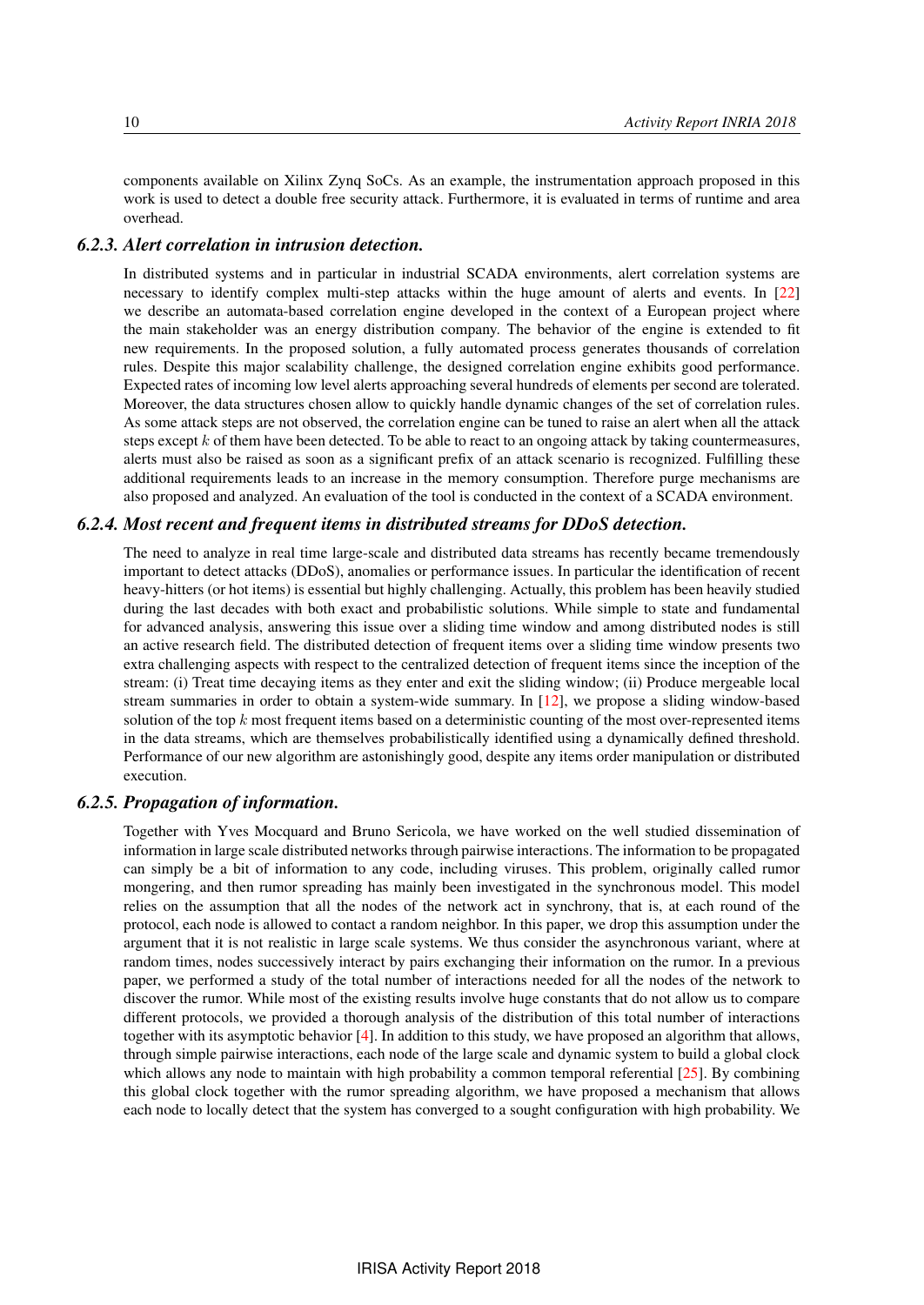have also shown the applicability of our convergence detection mechanism to many other pairwise interactionbased protocols. For instance, our construction can be applied to a leader election protocol provided that its convergence time is known with high probability [26].

## 6.3. Axis 3 : Attack resistance

## *6.3.1. Connectivity in an inter-MANET network.*

New generation radio equipment, used by soldiers and vehicles on the battlefield, form ad hoc networks and specifically, Mobile Ad hoc NETworks (MANET). The battlefields where these equipments are deployed include a majority of coalition communication. Each group on the battleground may communicate with other members of the coalition and establish inter-MANET links. These inter-MANET links are governed by routing policies that can be summarized as Allowed or Denied link. However, if more than two groups form a coalition, blocked multi-hop communications and non-desired transmissions due to these restrictive policies would appear. In [19], we present these blocking cases and theoretically evaluate their apparition frequency. Then, we present two alternatives to extend the binary policies and decrease the number of blocking cases. Finally, we describe an experimental scenario containing a blocking case and evaluate our propositions and their performance.

### *6.3.2. Permissionless ledgers for decentralized cryptocurrency systems (blockchain).*

The goal of decentralized cryptocurrency systems is to offer a medium of exchange secured by cryptography, without the need of a centralized banking authority. An increasing number of distributed cryptocurrency systems are emerging, and among them Bitcoin, which is often designated as the pioneer of this kind of systems. Bitcoin circumvents the absence of a global trusted third-party by relying on a blockchain, an appendonly data-structure, publicly readable and writable, in which all the valid transactions ever issued in the system are progressively appended through the creation of cryptographically linked blocks. In [15], we propose a new way to organise both transactions and blocks in a distributed ledger to address the performance issues of permissionless ledgers. In contrast to most of the existing solutions in which the ledger is a chain of blocks extracted from a tree or a graph of chains, we present a distributed ledger whose structure is a balanced directed acyclic graph of blocks. We call this specific graph a SYC-DAG. We show that a SYC-DAG allows us to keep all the remarkable properties of the Bitcoin blockchain in terms of security, immutability, and transparency, while enjoying higher throughput and self-adaptivity to transactions demand.

## *6.3.3. Modular verification of Programs with Effects and Effect Handlers in Coq*

Modern computing systems have grown in complexity, and the attack surface has increased accordingly. Even though system components are generally carefully designed and even verified by different groups of people, the composition of these components is often regarded with less attention. This paves the way for architectural attacks, a class of security vulnerabilities where the attacker is able to threaten the security of the system even if each of its components continues to act as expected. In [24], we introduce FreeSpec, a formalism built upon the key idea that components can be modelled as programs with algebraic effects to be realized by other components. FreeSpec allows for the modular modelling of a complex system, by defining idealized components connected together, and the modular verification of the properties of their composition. In addition, we have implemented a framework for the Coq proof assistant based on FreeSpec.

## 7. Bilateral Contracts and Grants with Industry

## 7.1. Bilateral Contracts with Industry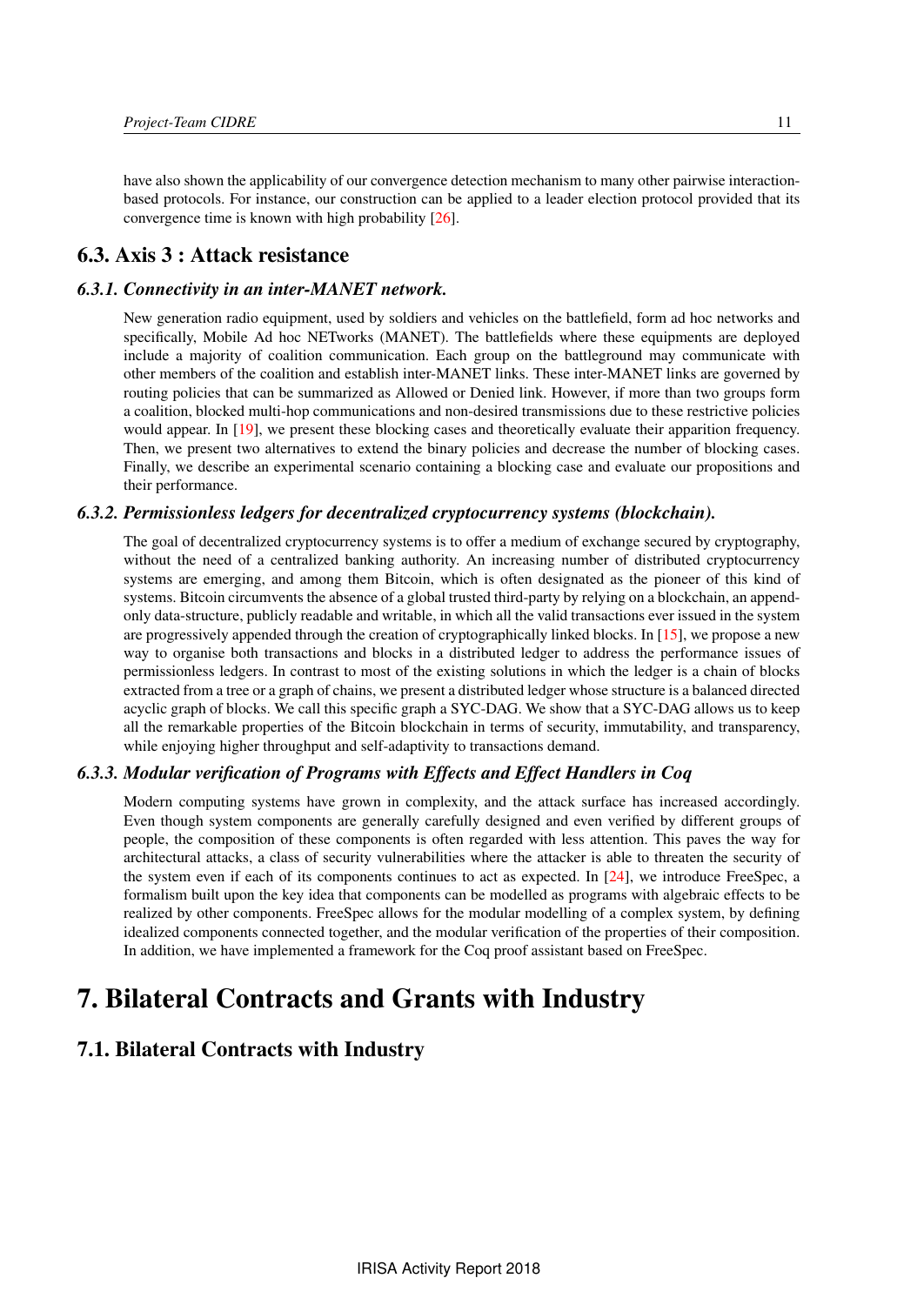• HP (2013-2019): Embedded Systems Security We aim at researching and prototyping lowlevel intrusion detection mechanisms in embedded system software. This involves mechanisms in continuation of previous work realized by our team as well as investigating new techniques more directly tied to specific HP device architectures. Our main objective is to monitor low-level software (firmware, OS kernels, hypervisors) thanks to a dedicated external co-processor. Ronny Chevalier is doing is PhD in the context of this project. Being under NDA, details about this research program cannot be provided.

## 7.2. Bilateral Grants with Industry

- ANSSI: Security of Low-level Components Thomas Letan has started his PhD thesis in the context of a contract between CentraleSupelec and the French National Computer Security Agency (ANSSI). His work consists in using formal methods to specify hardware/software security mechanisms and to verify that they correctly enforce some security policies.
- DGA: Visualization for security events monitoring Damien Crémilleux has started his PhD thesis in October 2015 in the context of a cooperation with DGA-MI. The subject of the PhD is to define relevant representations to allow front-line security operators to monitors systems from a security perspective. A first proposal was made that led to a tool, VEGAS, that allows to monitor large quantities of alerts in real time and to dispatch these alerts in a relevant way to security analysts.
- DGA: Intrusion Detection in Distributed Applications David Lanoé has started his PhD thesis in October 2016 in the context of a cooperation with DGA-MI. His work is focussing on the construction of behavioral models (during a learning phase) and their use to detect intrusions during an execution of the modelled distributed application.
- DGA: Protection against fuzzing attack Aurelien Palisse has started his PhD in October 2015 in the context of a cooperation with DGA-MI. The subject of the PhD is to propose a detection mechanism and a mitigation procedure to counter ransomware attacks. He designed a low cost Windows driver that use a Markov chain as a model for an anomaly detection system. The technology has been patented by both Inria and DGA.
- Idemia: Hardware Security for Embeded Devices Kevin Bukasa has started his PhD in January 2016 in a bilateral contract between Inria and Idemia. He explored fault injection attacks using EM probes on two different kind of devices: microcontroller (representing IoT) and SoC (representing Smart phone). He demonstrated the vulnerability of both architectures on this kind of attack. On IoT device he has developped an attack allowing to take a full control on the device. He discovered also new fault attacks never described in the litterature.
- Idemia: Protection against fuzzing attack Leopold Ouairy has started his PhD in October 2017 in a bilateral contract between Inria and Idemia. The context is related with security testing of Java applications to avoid fuzzing attack. The approach is based on AI to design automatically a model use for the oracle. He used machine learning to serach in a corpus of applicatons methods having the same semantics. Then in a second step, after convertir the source code into a vector he compute a similarity value which is related with absence of conditions evaluation.
- Ministry of Defence: Visualisation for the characterization of security events Laetitia Leichtnam has started his PhD thesis in November 2016 in the context of a contract between CentraleSupelec and the French Ministry of Defence. His work consists in presenting events appearing in heterogeneous logs as a dependency graph between the lines of logs. This permits to the administrator to investigate easily the logs to discover the different steps that has performed an attack in the supervised system.
- Ministry of Defence: Characterization of an attacker Aïmad Berady has started his PhD thesis in November 2018 in the context of a contract between CentraleSupelec and the French Ministry of Defence. His work is to highlight the characteristics of an attacker performing a targeted and long-term attack on an information system.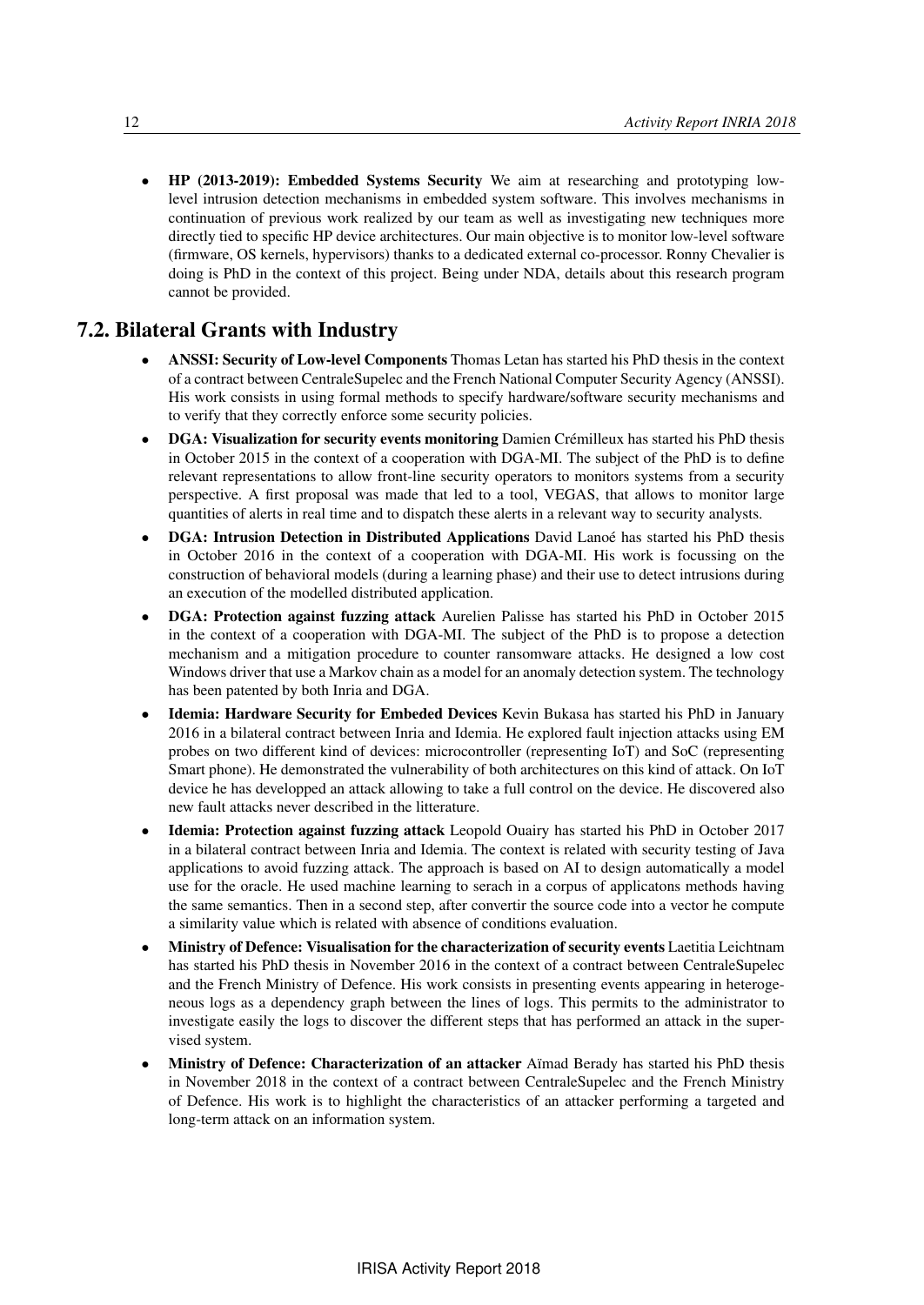- Nokia: Risk-aware security policies adaptation in modern communication infrastructures Pernelle Mensah was hired in January 2016 on this CIFRE funding in order to work on unexplored aspects of information security, and in particular response strategies to complex attacks, in the context of cloud computing architectures. The use case proposed by our industrial partner is a multitenant cloud computing platform involving software-defined networking in order to provide further flexibility and responsiveness in architecture management. The topic of the thesis is to adapt and improve the current risk-aware reactive response tools, based on attack graphs and adaptive security policies, to this specific environment, taking into account the heterogeneity of actors, platforms, policies and remediation options.
- Orange LAb's: Storage and query in a massive distributed graph for the web of things Cyprien Gottstein has started his PhD thesis in October 2018 in the context of a collaboration between Inria and Orange (I/O Lab). In this thesis, we consider storage and query problems that arise when massive distributed graphs are used to represent the web of things. In particular, access to the data and partitioning of the graph are studied to propose efficient geographical services.
- Thales: Privacy and Secure Multi-party Computation Aurélien Dupin has started his PhD thesis in January 2016 within the context of a CIFRE contract with Thales. His PhD subject concerns secure multi-party computation. Secure two-party computation provides a way for two parties to compute a function, that depends on the two parties' inputs, while keeping them private. Known since the 1980s, Yao's garbled circuits appear to be a general solution to this problem, in the semihonest model. Decades of optimizations have made this tool a very practical solution. However, it is well known that a malicious adversary could modify a garbled circuit before submitting it. Many protocols, mostly based on cut-&-choose, have been proposed to secure Yao's garbled circuits in the presence of malicious adversaries. Nevertheless, how much an adversary can modify a circuit and make it still executable have not been studied. In the context of his PhD, Aurélien Dupin is interested by such a question.
- Thales: Combining Attack Specification and Dynamic Learning from traces for correlation rule generation Charles Xosanavongsa has started his PhD thesis in December 2016 in the context of a CIFRE with Thales. His work will focus on the construction of correlation rules. In previous work on correlation rule generation, the usual approach is static. It always relies on the description of the supervised system using a knowledge base of the system. The use of correlation trees is an appealing solution because it allows to have a precise description of the attacks and can handle any kind of IDS. But in practice, the behavior of each IDS is quite difficult to predict, in particular for anomaly based IDS. To manage automatically the correlation rules (and adapt them if necessary), we plan to analyze synthetic traces containing both anomaly based and misused based IDS alerts resulting from an attack.

## 8. Partnerships and Cooperations

## 8.1. Regional Initiatives

- Region Bretagne ARED Grant : the PhD of Mourad Leslous on malicious codes in Android applications is supported by a grant from the Région Bretagne.
- Labex COMINLABS contract (2014-2018): "Kharon-Security" http://kharon.gforge.inria.fr

Google Play offers more than 800'000 applications (apps), and this number increases every day. Google play users have performed more than 25 billion app downloads. These applications vary from games to music, video, books, tools, etc. Unfortunately, each of these application is an attack vector on Android. The number of malicious applications (pieces of malware) discovered during the first six months of 2013 exceeds the number of pieces of malware discovered during the 2010 to 2012 period, more than 700 thousand malicious and risky applications were found in the wild. In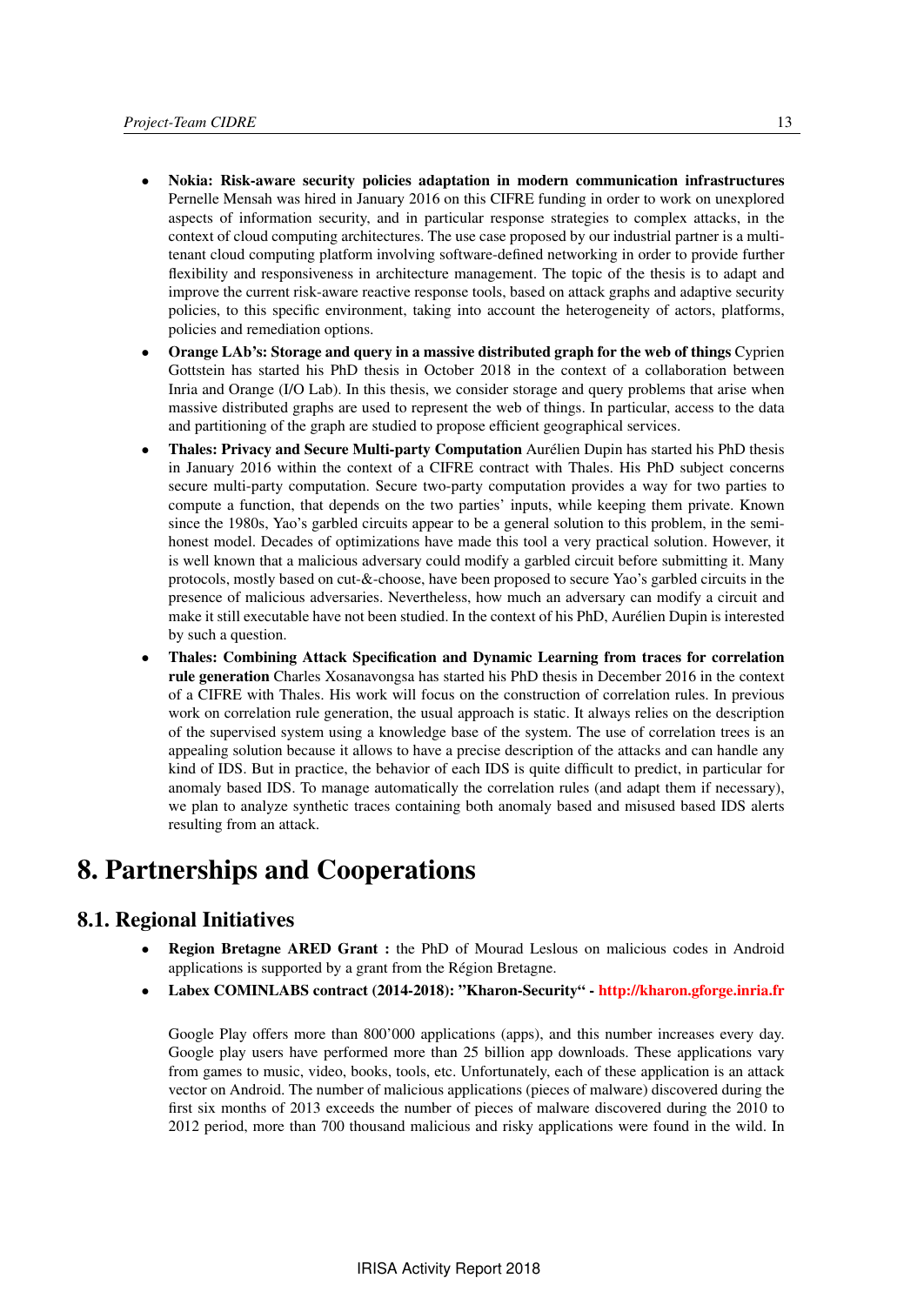this context, we propose the Kharon-Security project to stem the progression of Android pieces of malware. We propose to combine static and dynamic monitoring to compute a behavioral signature of Android malware. Behavioral signatures are helpful to understand how malware infect the devices and how they spread information in the Android operating system. Static analysis is essential to understand which particular event or callback triggers malware payload.

In the project we have already developed GroddDroid a tool dedicated to automatic identification and execution of suspicious code. We have also built a dataset of Android malware. In this dataset, all malware are entirely manually reverse and documented. We have also developed an analysis platform. This platform is been deployed at the High Research Laboratory.

#### • Labex COMINLABS contract (2015-2018): "HardBlare-Security" - https://hardblare. cominlabs.u-bretagneloire.fr/

The general context of the HardBlare project is to address Dynamic Information Flow Tracking (DIFT) that generally consists in attaching marks to denote the type of information that is saved or generated within the system. These marks are then propagated when the system evolves and information flow control is performed in order to guarantee a safe execution and storage within the system. Existing solutions imply a large overhead induced by the monitoring process. Some attempts rely on a hardware-software approach where DIFT operations are delegated to a coprocessor. Nevertheless, such approaches are based on modified processors. Beyond the fact hardware-assisted DIFT is hardly adopted, existing works do not take care of coprocessor security and multicore/multiprocessor embedded systems.

We plan to implement DIFT mechanisms on boards including a non-modified ARM processor and a FPGA such as those based on the Xilinx Zynq family. The HardBlare project is a multidisciplinary project between CentraleSupélec IETR SCEE research team, CentraleSupélec Inria CIDRE research team and UBS Lab-STICC laboratory. Mounir Nasr Allah is doing his PhD in the context of this project. The main objective of this PhD is to study how hybrid analysis could improve hardware assisted DIFT using static analysis performed at compile-time. Another objective is to manage labels for persistent memory (i.e., files) using a modified OS kernel.

### • Labex COMINLABS contract (2016-2019): "BigClin" - https://bigclin.cominlabs.ubretagneloire.fr/fr

Health Big Data (HBD) is more than just a very large amount of data or a large number of data sources. The data collected or produced during the clinical care process can be exploited at different levels and across different domains, especially concerning questions related to clinical and translational research. To leverage these big, heterogeneous, sensitive and multi-domain clinical data, new infrastructures are arising in most of the academic hospitals, which are intended to integrate, reuse and share data for research.

Yet, a well-known challenge for secondary use of HBD is that much of detailed patient information is embedded in narrative text, mostly stored as unstructured data. The lack of efficient Natural Language Processing (NLP) resources dedicated to clinical narratives, especially for French, leads to the development of ad-hoc NLP tools with limited targeted purposes. Moreover, the scalability and real-time issues are rarely taken into account for these possibly costly NLP tools, which make them inappropriate in real-world scenarios. Some other today's challenges when reusing Health data are still not resolved: data quality assessment for research purposes, scalability issues when integrating heterogeneous HBD or patient data privacy and data protection. These barriers are completely interwoven with unstructured data reuse and thus constitute an overall issue which must be addressed globally.

In this project, we plan to develop distributed methods to ensure both the scalability and the online processing of these NLP/IR and data mining techniques; In a second step, we will evaluate the added value of these methods in several real clinical data and on real use-cases, including epidemilology and pharmaco-vigilance, clinical practice assessment and health care quality research, clinical trials.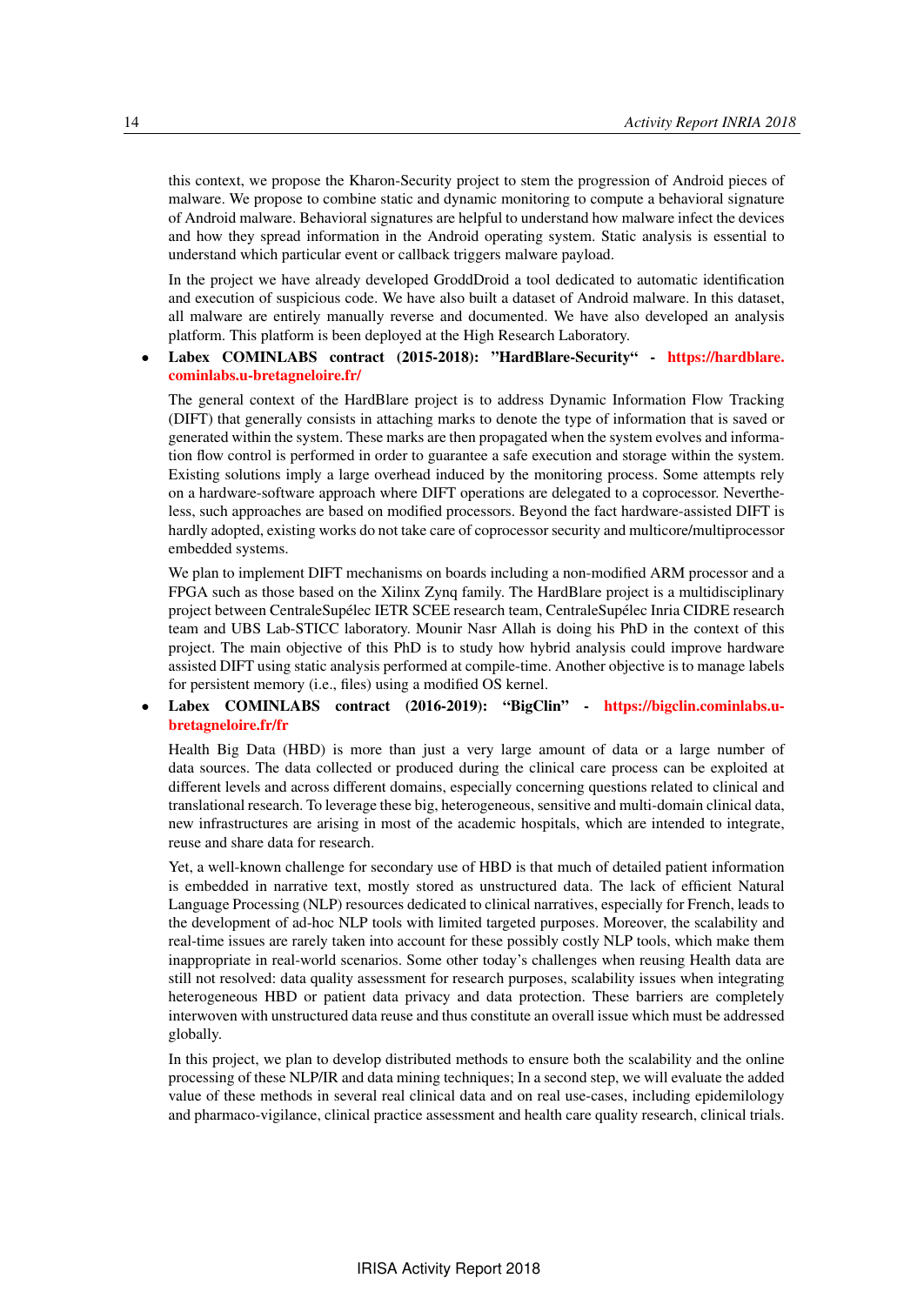## 8.2. National Initiatives

## *8.2.1. ANR*

### • ANR Project: PAMELA (2016-2020) - https://project.inria.fr/pamela/

PAMELA is a collaborative ANR project involving Rennes 1 university (ASAP and CIDRE teams in Rennes), Inria Lille (MAGNET team), LIP6 (MLIA team) and two start-ups, Mediego and Snips. It aims at developing machine learning theories and algorithms in order to learn local and personalized models from data distributed over networked infrastructures. The project seeks to provide first answers to modern information systems built by interconnecting many personal devices holding private user data in the search of personalized suggestions and recommendations. More precisely, we will focus on learning in a collaborative way with the help of neighbors in a network. We aim to lay the first blocks of a scientific foundation for these new types of systems, in effect moving from graphs of data to graphs of data and learned models. CIDRE's contribution in this project involves the design of adversary models and privacy metrics suitable to the privacy-related issues of this distributed learning paradigm.

## 8.3. International Research Visitors

## *8.3.1. Visits of International Scientists*

Carlos Maziero, Professor at the Federal University of Parana (Curitiba, Brazil) has visited our team from January 2018 till December 2018. During his stay, he has worked on models of normal behaviours in distributed applications.

#### *8.3.1.1. Research Stays Abroad*

Mourad Leslous did an international mobility of three months in the team of Lorenzo Cavallaro in the Information Security Group (ISG) at Royal Holloway, University of London. This mobility was part of the program of EIT Digital Doctoral School, a European institute that promotes entrepreneurship and innovation among PhD students. During this mobility, he worked on control flow and data flow dependencies in order to detect the malicious code inside Android applications.

## 9. Dissemination

## 9.1. Promoting Scientific Activities

## *9.1.1. Scientific Events Organisation*

### *9.1.1.1. General Chair, Scientific Chair*

Jean-Louis Lanet served as general chair of the 13rd International Conference on Risks and Security of Internet and Systems CRiSIS 2018, Bordeaux France and general chair of the 11th International Conference on Information Technology and Communication Security, Bucharest, Romania,

#### *9.1.1.2. Member of the Organizing Committees*

Christophe Bidan served as a member of the organization committee of C&ESAR 2018 (25rd Computers & Electronics Security Applications Rendez-vous), November 2018, Rennes, France. Frédéric Tronel served as a member of the organization committee of SSTIC 2018 (Symposium sur la sécurité des technologies de l'information et des communications) that took place in Rennes, France in June, where it gathered more than 600 participants.

Gilles Guette served as a member of the organization committee of InOut18, annual event on new mobility that took place in Rennes, France in March.

## *9.1.2. Scientific Events Selection*

### *9.1.2.1. Chair of Conference Program Committees*

Eric Totel chaired the Program Committee of the 2018 French conference RESSI (Rendez-Vous de la Recherche et de l'Enseignement de la Sécurité des Systèmes d'Information).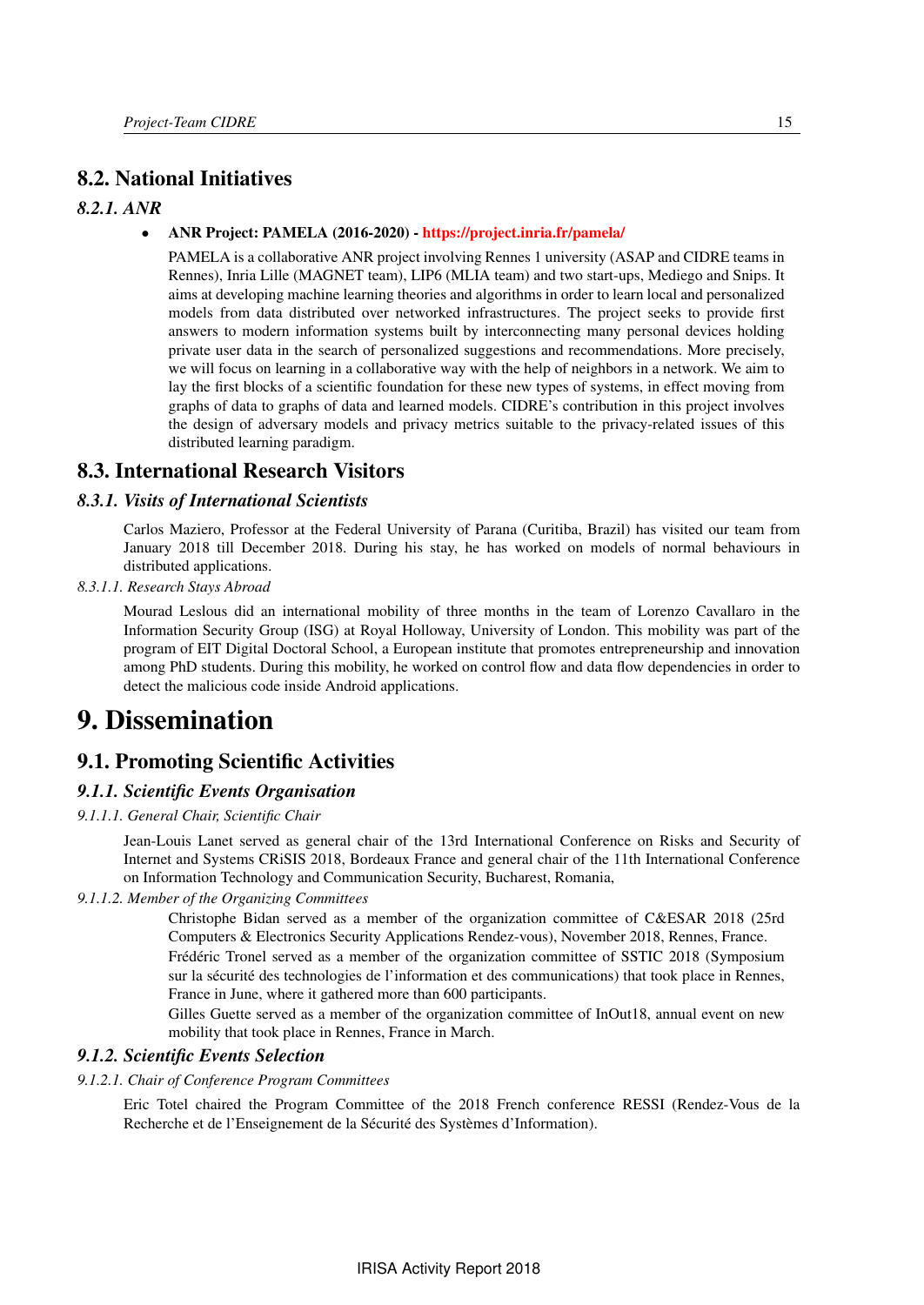*9.1.2.2. Member of the Conference Program Committees*

Frédéric Tronel and Valérie Viet Triem Tong served as a member of the program committee of SSTIC 2017 (Symposium sur la sécurité des technologies de l'information et des communications) June 2018, Rennes, France.

Valérie Viet Triem Tong served as a member of the program committee of SECITC (International conference on Information Technology and Communications Security), october 2018, Bucharest, Romania.

Jean-François Lalande served as a member of the program committee of the international conferences CECC 2018, IEEE AINS 2018, IEEE HPCS 2018 and of the international workshops SHPCS 2018, IWCC 2018, CUING 2018, BioSTAR 2018, WTMC 2018, DACSW 2018.

Michel Hurfin acts as a member of the program committee of the African Conference on Research in Computer Science and Applied Mathematics (CARI 2018), South Africa, October 2018.

Emmanuelle Anceaume served as a member of the program committee of the following international conferences: ICDCN 2018, NCA 2018 CryBlock 2018, DEBS 2018, PEC 2018, BSCT 2018, and ADSN 2018.

Ludovic Mé served as a member of the 2018 MSPN (International Conference on Mobile, Secure and Programmable Networking) and CARI (Colloque Africain sur la Recherche en Informatique et Mathématiques Appliquées 2018) program Committees.

Guillaume Piolle served as a member of the 2018 APVP (Atelier sur la Protection de la Vie Privée) and EGC-IA (Extraction et Gestion des Connaissances - Intelligence Artificielle) program committees.

Gilles Guette served as a member of the program committee of the International Conference on Information Systems Security and Privacy, ICISSP 2018.

*9.1.2.3. Reviewer*

Valérie Viet Triem Tong served as a reviewer for the African Conference on Research in Computer Science and Applied Mathematics, October 2018, South Africa, Stellenbosch.

Jean-François Lalande served as a reviewer for ICISSP 2018, APVP 2018.

## *9.1.3. Journal*

#### *9.1.3.1. Member of the Editorial Boards*

Jean-François Lalande served as a member of the editorial board of IARIA International Journal on Advances in Security.

Michel Hurfin serves as a member of the editorial board of the JISA Journal (Journal of Internet Services and Applications - Springer).

#### *9.1.3.2. Reviewer - Reviewing Activities*

Jean-François Lalande served as a reviewer for Journal of Universal Computer Science, Elsevier FGCS, IEEE TIFS, MDPI Future Internet, MDPI Sensors, Elsevier Computer Commmunications.

Michel Hurfin served as a reviewer for the IEEE TDSC Journal (Transactions on Dependable and Secure Computing), the Springer TOCS Journal (Theory of Computing Systems), and the Taylor & Francis International Journal of Control.

Emmanuelle Anceaume served as a reviewer of the following journals: IEEE TPDS, and ACM TAAS.

Jean Louis Lanet served as reviewer for the Journal of Computer Security.

Guillaume Piolle served as a reviewer for the RIA (Revue d'Intelligence Artificielle) journal.

Guillaume Hiet served as a reviewer for the Journal of Computer Security.

Gilles Guette served as a reviewer for the IEEE JSAC-SI-NETSOFT-ENABLERS and for the IEEE Networking Letters.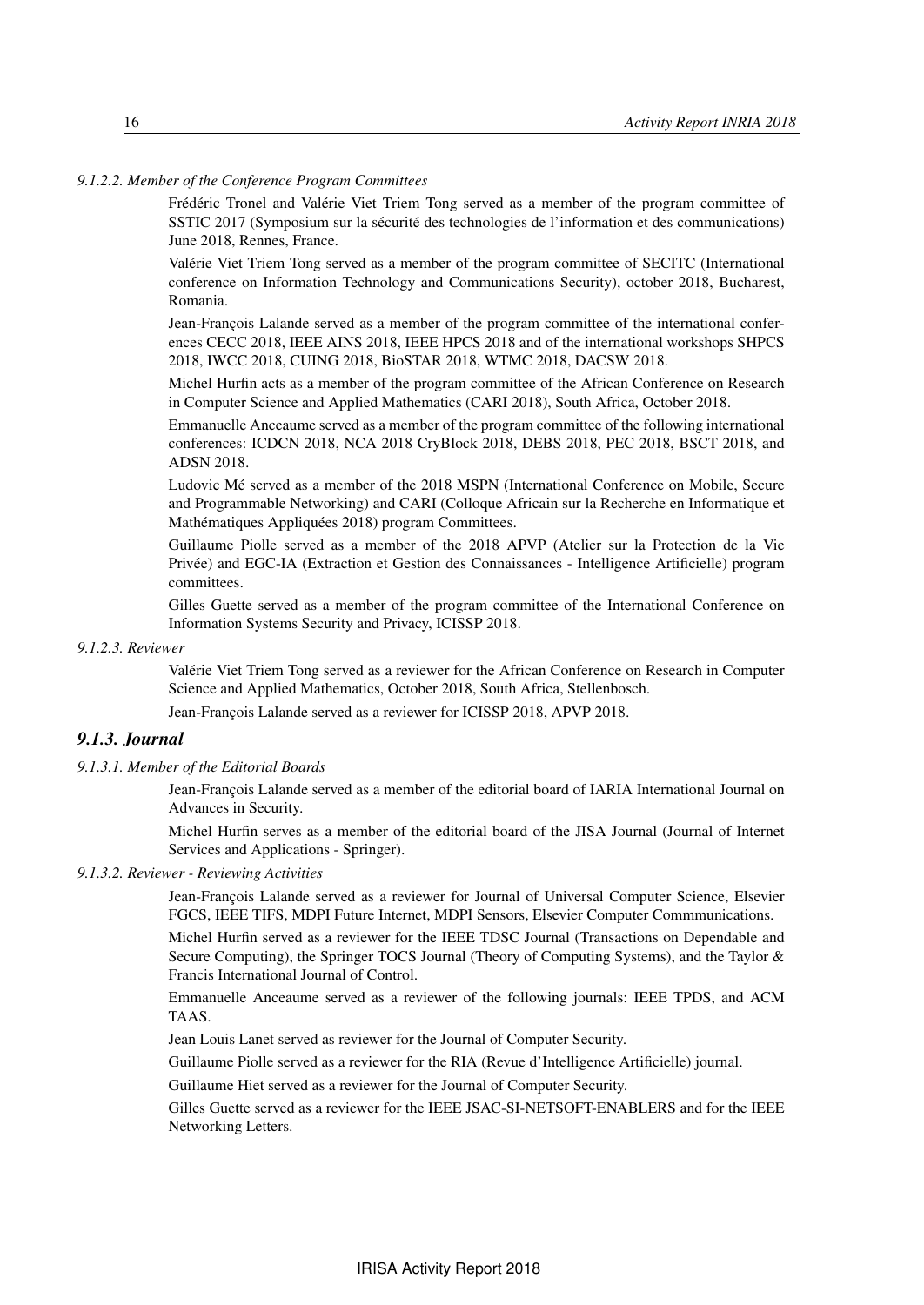### *9.1.4. Invited Talks*

Emmanuelle Anceaume gave several talks:

- *UTXOs as a proof of membership for Byzantine Agreement based Cryptocurrencies* during the National Days of the pre-GDR on security, june 2018.
- *Beyond the block: A lego blockumentary* during "Journées scientifiques de l'Inria".
- *Sycomore, a Directed Acyclic Graph of Blocks*, Chain-in conference, Porto, Portugal, July 2018, [6], also on Youtube "https://www.youtube.com/watch?v=YLW-iHjsWo0".

Valérie Viet Triem Tong gives a talk about *information flow monitoring at the operating system level* during the National Days of the pre-GDR on security, june 2018.

Jean-François Lalande was invited as keynote speaker at SecITC'2018 [7].

Jean-François Lalande was an invited speaker of the workshop SHPCS 2018 [8].

Guillaume Piolle was an invited speaker at the *Surveillance Resilience, & Privacy* conference (Paris, December 2018).

#### *9.1.5. Scientific Expertise*

Ludovic Mé has served the Scientific Council of the LIRIMA (Laboratoire International de Recherche en Informatique et Mathématiques Appliquées).

Ludovic Mé has chaired the group of experts dedicated to the evaluation of the security of French computer science research labs (PPST S/C 7).

Ludovic Mé has chaired the Steering Committee of the annual French conference RESSI (Rendez-Vous de la Recherche et de l'Enseignement de la Sécurité des Systèmes d'Information).

Eric Totel has served the Steering Committee of the annual French conference RESSI (Rendez-Vous de la Recherche et de l'Enseignement de la Sécurité des Systèmes d'Information).

Valérie Viet Triem Tong has participated in the scientific evaluation comity *Global Security and Cybersecurity* (CES 39) of the French Research Agency (ANR).

#### *9.1.6. Research Administration*

Ludovic Mé acts as Scientific Officer for the Rennes - Bretagne Atlantic Inria Research Center. As such, he is also a member of the Evaluation Commission and of the Internal Scientific Council of Inria.

Ludovic Mé was the president of a recruitment committee for an assistant professor position at the CNAM (Conservatoire national des arts et métier, Paris). He also served a recruitment committee for an assistant professor position at CentraleSupélec, Rennes.

Valérie Viet Triem Tong was a member of a recruitment committee for an assistant professor position at CentraleSupélec, Rennes.

## 9.2. Teaching - Supervision - Juries

## *9.2.1. Teaching*

Master: Emmanuelle Anceaume, *Research in Computer Science - Distributed Algorithms*, 20 hours of lecture, M2; Université Rennes 1, France;

Licence: Christophe Bidan, *Algorithms and Data Structures*, 36 hours of lecture including 7.5 hours of lectures, L3 - first year of the engineering degree, CentraleSupélec, France;

Licence: Christophe Bidan, *Software Engineering*, 12 hours, L3 - first year of the engineer degree, CentraleSupélec, France;

Licence: Christophe Bidan, *Supervision of student project*, 1 project, L3 - first year of the engineer degree, CentraleSupélec, France;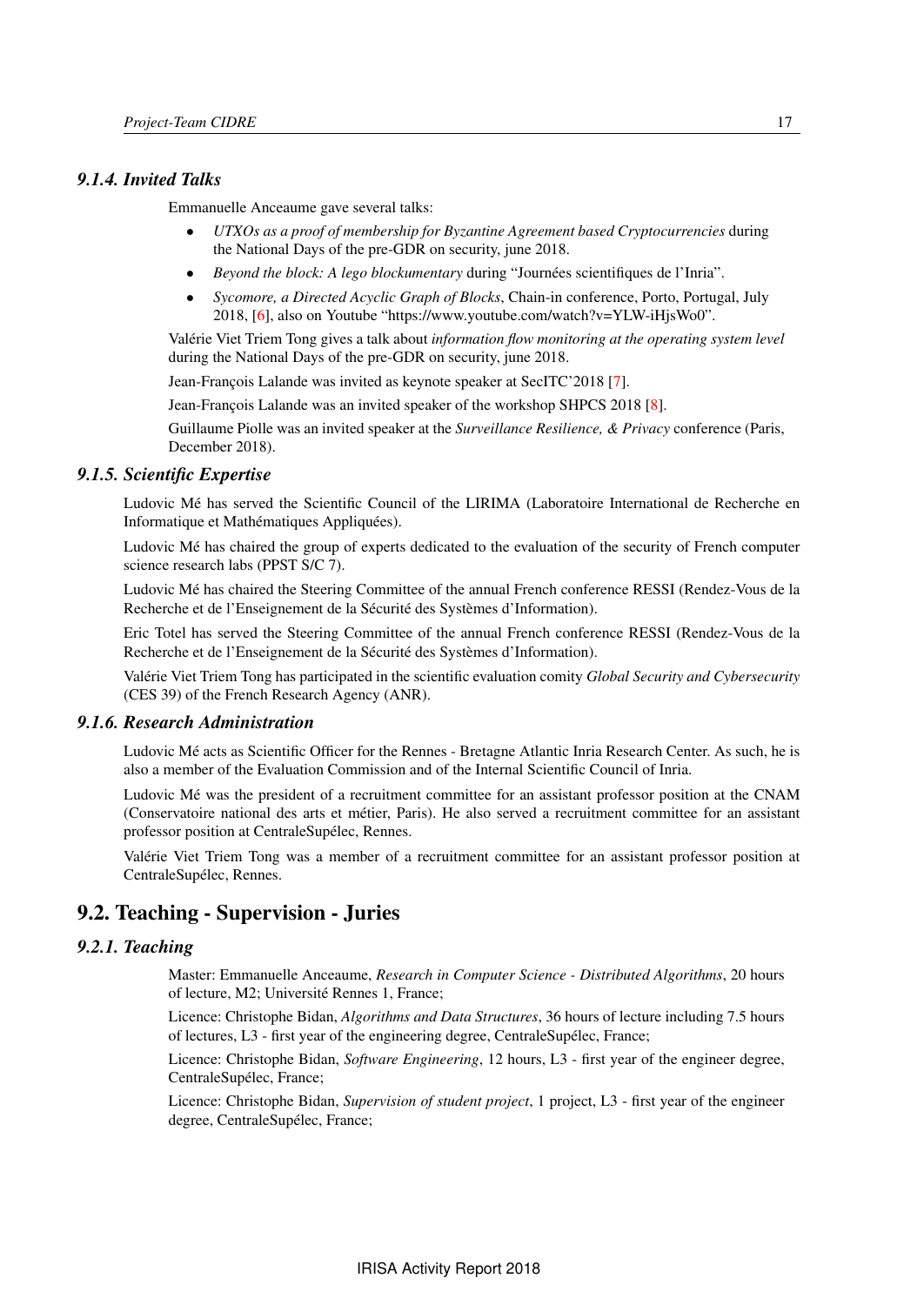Master: Christophe Bidan is responsible for the module *Secured information systems*, M2 - third year of the engineer degree, CentraleSupélec, France;

Master: Christophe Bidan, *Applied cryptography*, 6 hours of lecture, M2 - master 2 degree, University of Rennes 1, France;

Master: Christophe Bidan, *Applied cryptography*, 15 hours including 6 hours of lecture, M2 - third year of the engineer degree, CentraleSupélec, France;

Master : Christophe Bidan, *Cryptographic Protocols*, 6 hours of lecture, mastère CS (Cyber Security), CentraleSupélec, France;

Master: Christophe Bidan, *Information systems*, 4.5 hours, M1 - second year of the engineer degree, CentraleSupélec, France;

Master: Christophe Bidan, *Supervision of student project*, 2 projects, M1 - second year of the engineer degree, CentraleSupélec, France;

Licence: Gilles Guette, *Algorith and Complexity*, 36 hours, L1 - Licence, ISTIC/University of Rennes, France;

Licence: Gilles Guette, *Network Initiation*, 72 hours, L3 - Licence, ISTIC/University of Rennes, France;

Licence: Gilles Guette, *Network Initiation*, 69 hours, L3 - first year of the engineer degree, ESIR, France;

Master: Gilles Guette, *Network Routing*, 45 hours, M1 - second year of the engineer degree, ESIR, France;

Master: Gilles Guette, *Mobile Network Routing*, 5 hours, M1 - second year of the engineer degree, ESIR, France;

Master: Gilles Guette, *Advanced Network Services*, 13 hours, M1 - second year of the engineer degree, ESIR, France;

Master: Gilles Guette, *Network Project*, 24 hours, M1 - second year of the engineer degree, ESIR, France;

Master: Gilles Guette, *Security*, 46 hours, M1 - second year of the engineer degree, ESIR, France;

Master: Gilles Guette, *Sensors Network*, 28 hours, M2 - Master, ISTIC/University of Rennes, France;

Master: Gilles Guette, *Supervision of student*, Contrat de professionnalisation, M2 - third year of the engineer degree, ESIR, France;

Master: Gilles Guette, *Supervision of student internship*, M2 - ISTIC/University of Rennes, France;

Licence: Guillaume Hiet, *Algorithms and Data Structures*, 12.5 hours, L3 - first year of the engineer degree, CentraleSupélec, France;

Master: Guillaume Hiet, *Computer security and privacy for the engineer*, 8 hours, M1 - second year of the engineer degree, CentraleSupélec, France;

Master: Guillaume Hiet, *Buffer overflow vulnerabilities*, 16 hours, M2 - third year of the engineer degree, CentraleSupélec, France;

Master: Guillaume Hiet, *Buffer overflow vulnerabilities*, 16 hours, M2 - Mastère Spécialisé CS (Cyber Security), CentraleSupélec, France;

Master: Guillaume Hiet, *Pentest*, 19 hours, M2 - third year of the engineer degree, CentraleSupélec, France;

Master: Guillaume Hiet, *Pentest*, 3 hours, M2 - Mastère Spécialisé CS (Cyber Security), Centrale-Supélec, France;

Master: Guillaume Hiet, *Introduction to Linux*, 3 hours, M2 - Mastère Spécialisé CS (Cyber Security), CentraleSupélec, France;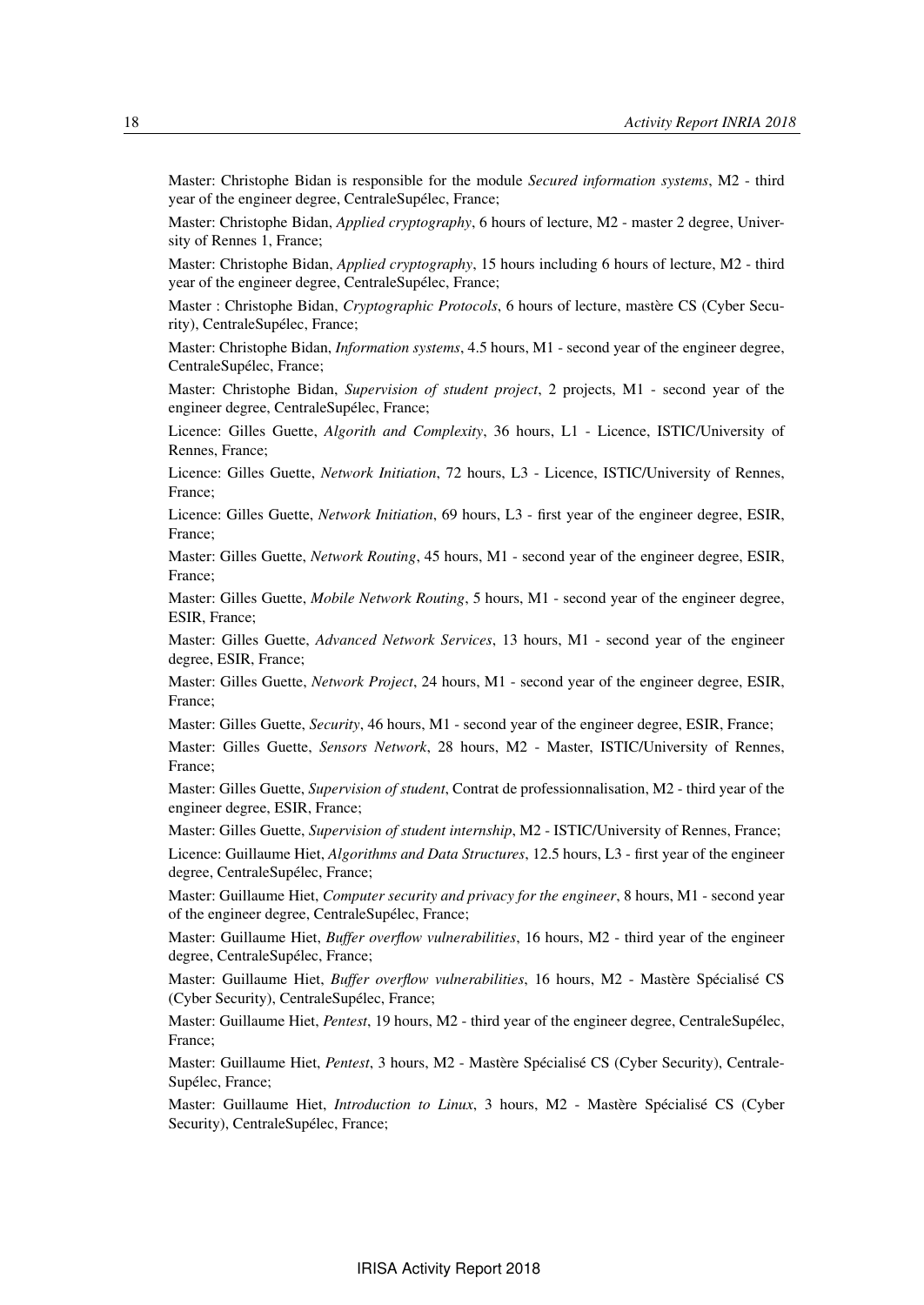Master: Guillaume Hiet, *Java Security*, 4.5 hours, M2 - Mastère Spécialisé CS, CentraleSupélec, France;

Master: Guillaume Hiet, *Linux Security*, 18 hours, M2 - Mastère Spécialisé CS , CentraleSupélec, France;

Master: Guillaume Hiet, *Linux Security*, 7.5 hours, third year of the engineer degree, Centrale-Supélec, France;

Master: Guillaume Hiet, *LDAP*, 7.5 hours, third year of the engineer degree, CentraleSupélec, France;

Master: Guillaume Hiet, *Intrusion Detection*, 15 hours, M2 - Mastère Spécialisé CS, Centrale-Supélec, France;

Master: Guillaume Hiet, *Intrusion Detection*, 13.5 hours, M2 - third year of the engineer degree, M2 research degree of University of Rennes 1, CentraleSupélec, France;

Master: Guillaume Hiet, *Security Monitoring*, 3 hours, M2, cycle "Sécurité Numérique", INHESJ, France;

Master: Guillaume Hiet, *Computer Security*, 31.5 hours, M2, Mastère Spécialisé Architecte des Systèmes d'Information, CentraleSupélec, France;

Master: Guillaume Hiet, *Intrusion Detection*, 16 hours, M2, University of Rennes 1, France;

Master: Guillaume Hiet, *Intrusion Detection*, 10 hours, M2 - third year of the engineer degree, ESIR, France;

Master: Guillaume Hiet, *Intrusion Detection*, 9 hours, M2, Université of Limoges, France;

Master: Guillaume Hiet, *Firewall*, 6 hours, M2, University of Rennes 1, France;

Master: Guillaume Hiet, *Supervision of student project*, 4 projects, M1 - second year of the engineer degree, CentraleSupélec, France;

Master: Guillaume Hiet, *Supervision of student project*, 2 projects, M2 - third year of the engineer degree, CentraleSupélec, France;

Master: Guillaume Hiet, *Supervision of student project*, 2 projects, M2 - Mastère Spécialisé CS (Cyber Security), CentraleSupélec, France;

Licence: Jean-François Lalande, *Algorithms and data structures*, 22 hours, L3 - first year of the engineer degree, CentraleSupélec, France;

Master: Jean-François Lalande, *Computer Sciences*, 13 hours, M1 - second year of the engineer degree, CentraleSupélec, France;

Master: Jean-François Lalande, *Operating System*, 7 hours, M1 - second year of the engineer degree, CentraleSupélec, France;

Master: Jean-François Lalande, *Legal aspects of information security*, 4 hours, M1 - second year of the engineer degree, CentraleSupélec, France;

Master: Jean-François Lalande, *Android mobile development*, 18 hours, M1 - second year of the engineer degree, CentraleSupélec, France;

Master: Jean-François Lalande, *Web development*, 18 hours, M2 - third year of the engineer degree, CentraleSupélec, France;

Master: Jean-François Lalande, *Supervision of student projects*, 7 projects, engineer degree, CentraleSupélec, France;

Licence: Guillaume Piolle, *Software engineering*, 1.5 hours, L3 - first year of the engineering degree, CentraleSupélec, France;

Master: Guillaume Piolle, *Modelling, Algorithms and Programming*, 22 hours, M1 - second year of the engineer degree, CentraleSupélec, France;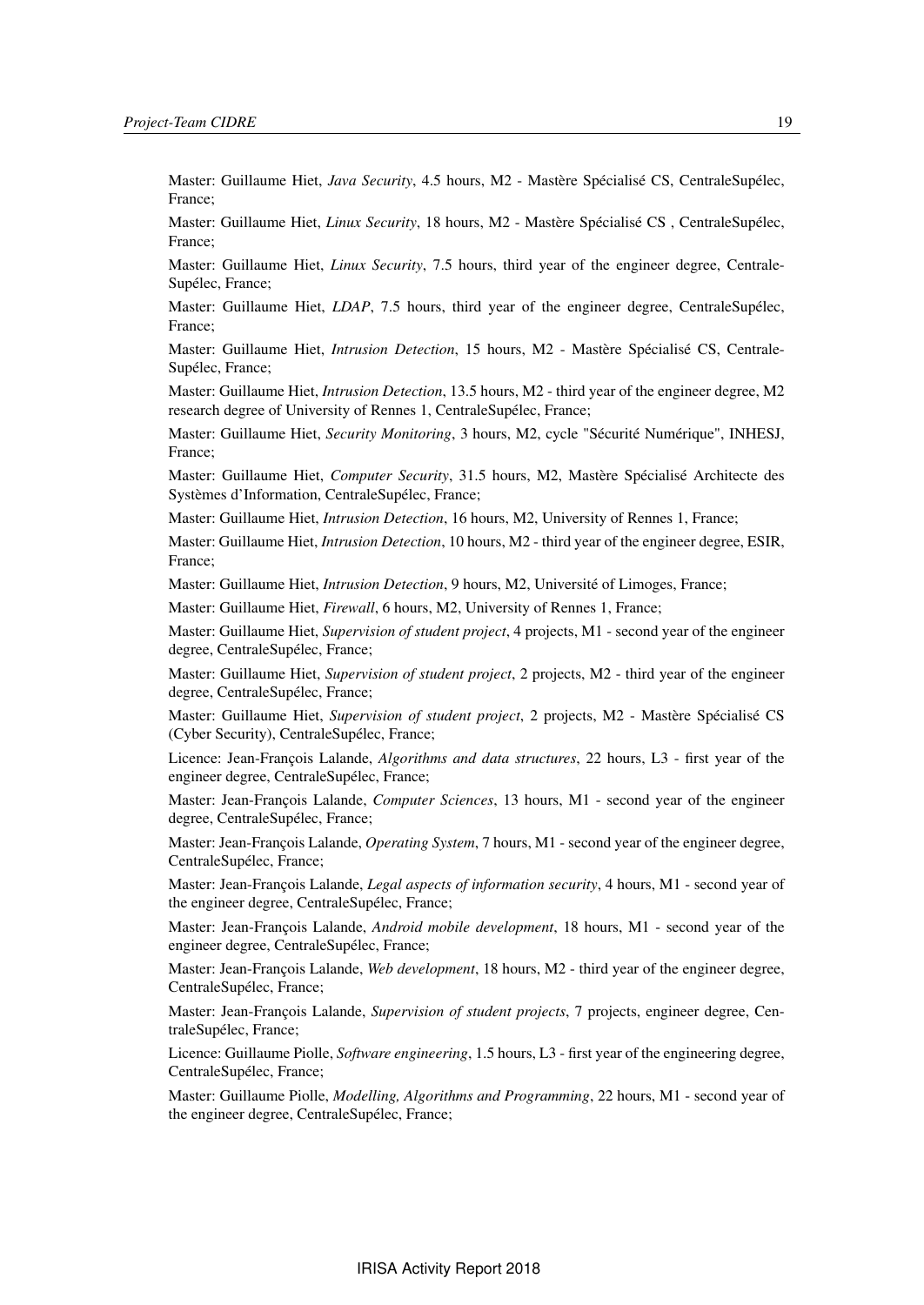Master: Guillaume Piolle, *Computer security and privacy*, 5 hours, M1 - second year of the engineer degree, CentraleSupélec, France;

Master: Guillaume Piolle, *Software project*, 3.5 hours, M1 - second year of the engineer degree, CentraleSupélec, France;

Master: Guillaume Piolle, *Relational databases*, 6 hours, M1 - second year of the engineer degree, CentraleSupélec, France;

Master: Guillaume Piolle, *Computer networks*, 30 hours, M1 - second year of the engineer degree, CentraleSupélec, France;

Master: Guillaume Piolle, *Security Policies*, 4.5 hours, M2 - third year of the engineer degree, CentraleSupélec, France;

Master: Guillaume Piolle, *Java programming*, 4.5 hours, M2 - third year of the engineer degree, CentraleSupélec, France;

Master: Guillaume Piolle, *Computer networks*, 9 hours, M2 - third year of the engineer degree, CentraleSupélec, France;

Master: Guillaume Piolle, *Software engineering*, 12 hours, M2 - third year of the engineer degree, CentraleSupélec, France;

Master: Guillaume Piolle, *Network Access Control*, 9 hours, M2 - third year of the engineer degree, CentraleSupélec, France;

Master: Guillaume Piolle, *Web development*, 32 hours, M2 - third year of the engineer degree, CentraleSupélec, France;

Master: Guillaume Piolle, *Privacy protection*, 18 hours, M2 - third year of the engineer degree, CentraleSupélec, France;

Master: Guillaume Piolle, *Computing project*, 60 hours, M2 - third year of the engineer degree, CentraleSupélec, France;

Master: Guillaume Piolle, *Legal aspects of information security*, 4.5 hours, M2 - master CyberSecurity, CentraleSupélec, France;

Licence : Eric Totel, *Foundations of computer science, data structures and algorithms*, 9 hours, L3 first year of the engineer degree, CentraleSupélec, France;

Licence : Eric Totel, *Software Modeling*, 15 hours, L3 - first year of the engineer degree, Centrale-Supélec, France;

Master : Eric Totel, *Operating Systems*, 30 hours, M1 - second year of the engineer degree, CentraleSupélec, France;

Master : Eric Totel, *C language*, 24 hours including 6 hours of lecture, M2 - master CS (Cyber Security), CentraleSupélec, France;

Master : Eric Totel, *C language and C++ language*, 12 hours including 6 hours of lecture, M2 - third year of the engineer degree, CentraleSupélec, France;

Master : Eric Totel, *Dependability* , 9 hours including 7.5 hours of lecture, M2 - third year of the engineer degree and master research, CentraleSupélec, France;

Master : Eric Totel, *Dependability*, 3 hours of lecture, M2 - third year of the engineer degree (ingénierie des systèmes automatisés), CentraleSupelec, France;

Master : Eric Totel, *Dependability*, 4.5 hours of lecture, M2 - post-graduate training (master Architecture des Réseaux de Communication), CentraleSupélec, France;

Master : Eric Totel, *Intrusion Detection*, 6 hours of lecture, M2 - M2 - master CS (Cyber Security), CentraleSupélec, France;

Master : Eric Totel, *Intrusion Detection*, 9 hours of lecture, M2 - master 2 degree, University of Rennes 1, France;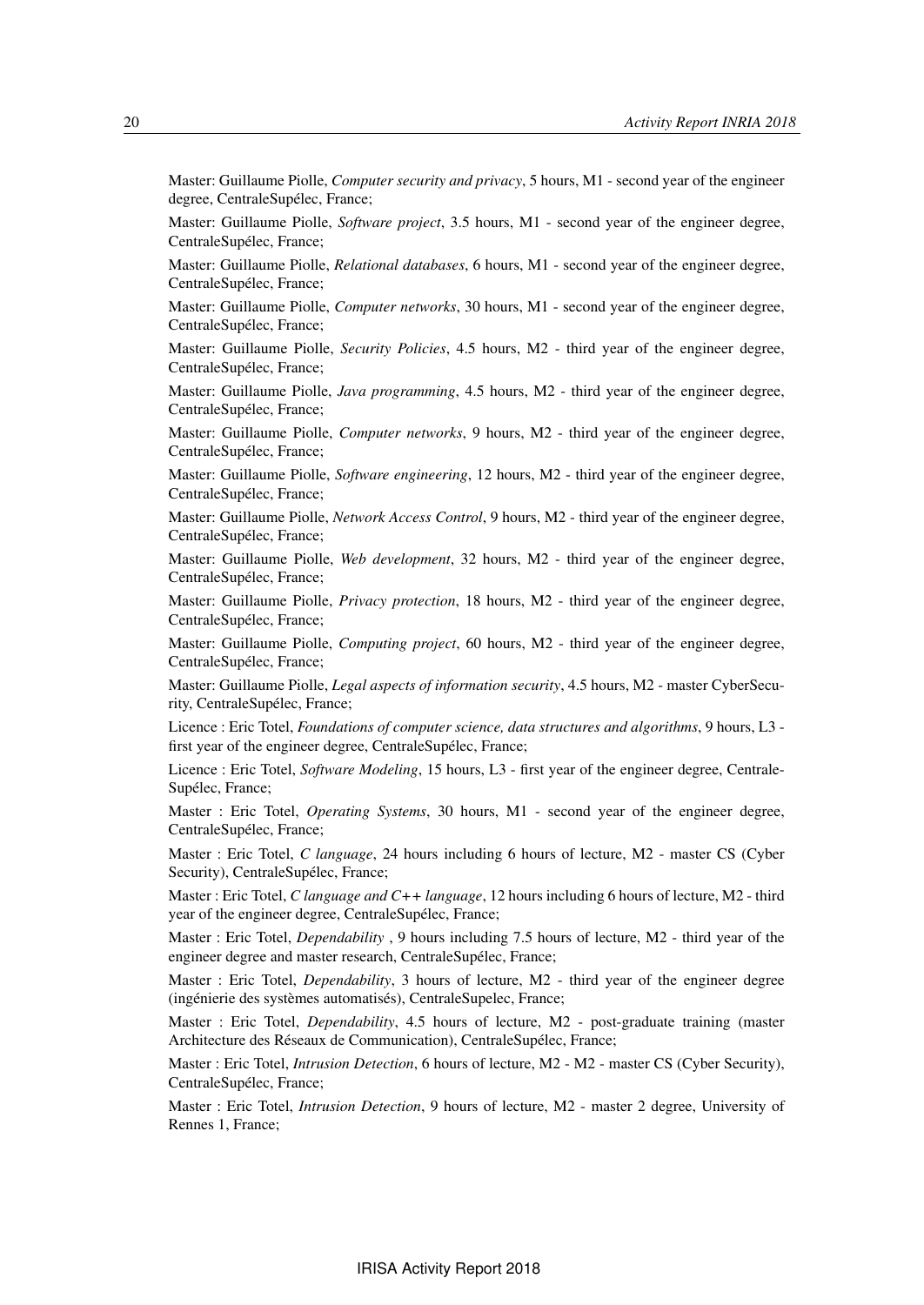Master : Eric Totel, *Supervision of student project*, 4 projects, M1 - second year of the engineer degree, CentraleSupélec, France;

Master : Eric Totel, *Supervision of student project,* 1 project, M2 - third year of the engineer degree, CentraleSupélec, France;

Licence: Frédéric Tronel, *Software engineering*, 40 hours, L3 - first year of the engineer degree, CentraleSupélec, France;

Licence: Frédéric Tronel, *Operating Systems*, 12 hours, L3 - first year of the engineer degree, CentraleSupélec, France;

Master: Frédéric Tronel, *Operating systems*, 21 hours hours, M2 - third year of the engineer degree, CentraleSupélec, France;

Master: Frédéric Tronel, *Assembly Language*, 6 hours, M2 - third year of the engineer degree, CentraleSupélec, France;

Master: Frédéric Tronel, *Buffer overflow vulnerabilities (theory and practice)*, 20.5 hours, M2 - third year of the engineer degree, CentraleSupélec, France;

Master: Frédéric Tronel, *Firewall*, 15 hours, M2 - third year of the engineer degree, CentraleSupélec, France;

Master: Frédéric Tronel, *Calculability in distributed systems*, 6 hours, M2, jointly with University of Rennes 1 and CentraleSupélec, France;

Master: Frédéric Tronel, *Computer network*, 8 hours, M2, jointly with University of Rennes 1 and CentraleSupélec, France;

Licence : Valérie Viet Triem Tong, *Algorithms and Data Structures*, 36 hours of lecture including 7 hours of lectures, L3 - first year of the engineering degree, CentraleSupélec, France;

Licence : Valérie Viet Triem Tong, *Supervision of student project*, 2 projects of 2nd year of the engineer degree, CentraleSupélec, France;

Master: Valérie Viet Triem Tong is responsible of the M2 degree in *CyberSecurity* (mastère spécialisé), organized jointly by CentraleSupélec and Institut Mines Télécom (IMT) Atlantique, France;

Master : Valérie Viet Triem Tong, *Formal Methods*, 9 hours, M2 - third year of the engineering degree, CentraleSupélec, France;

Master : Valérie Viet Triem Tong, *Intrusion detection using information flow control*, 9 hours, M2 / third year of the engineering degree, CentraleSupélec, France;

Master : Valérie Viet Triem Tong, , *Compilers*, 18 hours, M2 - third year of the engineer degree, CentraleSupélec, France;

Master : Valérie Viet Triem Tong, *Supervision of student project*, 2 project, mastere CS (Cyber Security), CentraleSupélec, France;

Master : Valérie Viet Triem Tong, *Supervision of student project,* 1 project, M2 - third year of the engineer degree, CentraleSupélec, France;

Doctorant : Valérie Viet Triem Tong, *Malware analysis*, 6 hours, Research week, ENS Lyon, Lyon, France;

#### *9.2.2. Supervision*

#### *9.2.2.1. Thesis defended in 2018*

PhD: Thomas Letan, *Contribution à la sécurité des couches basses des systèmes d'information*, novembre 2018, supervised by Guillaume Hiet (50%), Pierre Chifflier (25% - ANSSI), and Ludovic Mé (25%);

PhD: Oualid Koucham, *Détection d'intrusions pour les systèmes de contrôle industriels*, november 2018, supervised by Stéphane Mocanu (50% - Gipsa-lab), Guillaume Hiet (25%), and Jean-Marc Thiriet (25% - Gipsa-lab);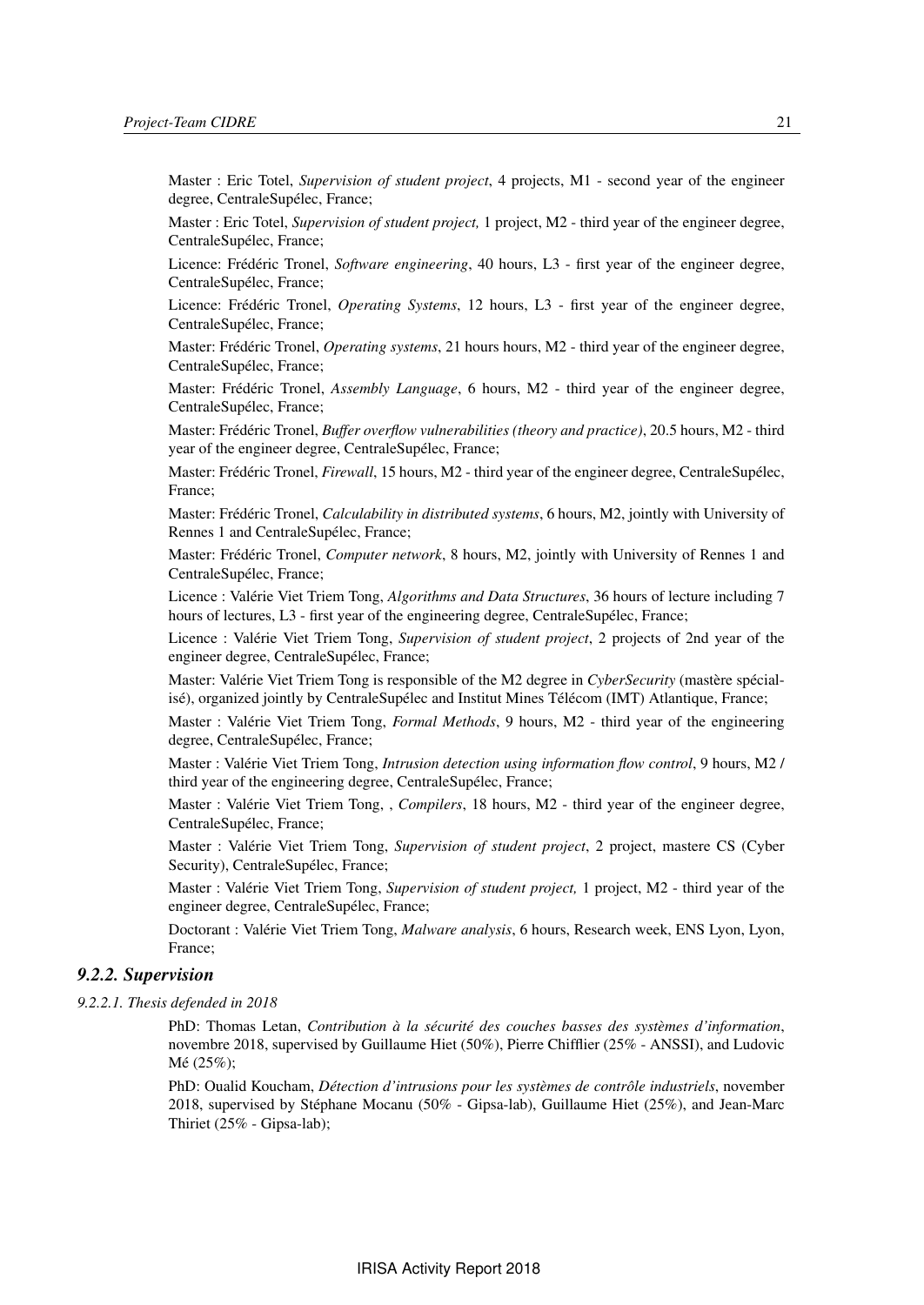PhD : Mourad Leslous, *Highlighting and executing Android suspicious execution path in Android malware*, 18th december 2018, supervised by Thomas Genet (20% - Celtique Inria project), Jean François Lalande (40% - INSA Centre Val de Loire), and Valérie Viet Triem Tong (40%);

PhD : Yves Mocquard, *Population protocols*, december 2018, supervised by Bruno Sericola (Dyonisos Inria project) and Emmanuelle Anceaume;

PhD : Razika Lounas, *Validation des spécifications formelles de la mise à jour dynamique des applications Java Card*, December 2018, supervised by Jean-Louis Lanet (50%) and Mohamed Mezguiche (50%-Limose, Algerie)

PhD : Abdelhak Mesbah, *Rétroconeption d'application Java Card*, November 2018, supervised by Jean-Louis Lanet (50%) and Mohamed Mezguiche (50%-Limose, Algerie)

*9.2.2.2. Theses in progress*

PhD in progress (previously in Tamis): Aurélien Palisse, *Detection and early mitigation of ransomware on Windows platforms*, started in 2015, supervised by Jean-Louis Lanet and Hélène Le Bouder (IMT Atlantique);

PhD in progress (previously in Tamis): Kevin Bukasa, *Vulnerability analysis of a Secure Enclave in Embedded Devices*, started in 2016, supervised by Jean-Louis Lanet and Ronan Lashermes (SED Inria);

PhD in progress (previously in Tamis): Leopold Ouairy, *Analyse des vulnérabilités dans des systèmes embarqués*, started in 2017, supervised by Jean-Louis Lanet;

PhD in progress: Mathieu Escouteloup *Micro-architectures Sécurisées*, started in 2018, supervised by Jean-Louis Lanet and Jacques Fournier (CEA);

PhD in progress: Damien Crémilleux, *Visualisation d'évènements de sécurité pour la supervision*, started in October 2015, supervised by Christophe Bidan (30%), Nicolas Prigent (35%), and Frédéric Majorczyk (35% - DGA MI);

PhD in progress: Mounir Nasr Allah, *Contrôle de flux d'information par utilisation conjointe d'analyse statique et d'analyse dynamique accélérée matériellement*, started in November 2015, supervised by Guillaume Hiet (75%) and Ludovic Mé (25%);

PhD in progress: Pernelle Mensah, *Adaptation de la Politique de Sécurité guidée par l'Évaluation du Risque dans les Infrastructures de Communication modernes*, started in January 2016, supervised by Eric Totel (25%), Guillaume Piolle (25%), Christine Morin (25% - Myriad Inria project), and Samuel Dubus (25% - Nokia);

PhD in progress: David Lanoë, *Détection d'intrusion dans les applications distribuées : l'approche comportementale comme alternative à la corrélation d'alertes*, started in october 2016, supervised by Michel Hurfin (50%) and Eric Totel (50%);

PhD in progress : Ronny Chevalier , *Enhanced computer platform security through an intrusiondetection approach*, started in November 2016, supervised by Guillaume Hiet (50%), Boris Balacheff (25% - HP), and Ludovic Mé (25%);

PhD in progress: Laetitia Leichtnam, *Visualisation pour la caractérisation d'événements de sécurité*, started in october 2016, supervised by Eric Totel (40%), Nicolas Prigent (30%) and Ludovic Mé (30%);

PhD in progress : Charles Xosanavongsa, *Combining Attack Specification and Dynamic Learning from traces for correlation rule generation*, started in december 2016, supervised by Eric Totel (50%) and Ludovic Mé (50%);

PhD in progress : Pierre Graux, *Security of Hybrid Mobile Applications*, started in october 2017, supervised by Valérie Viet Triem Tong (50%) and Jean-Francçois Lalande (50%);

PhD in progress : Vasile Cazacu, *Calcul distribué pour la fouille de données cliniques*, started February 2017, supervised by Emmanuelle Anceaume (50%) and Marc Cuggia (50%)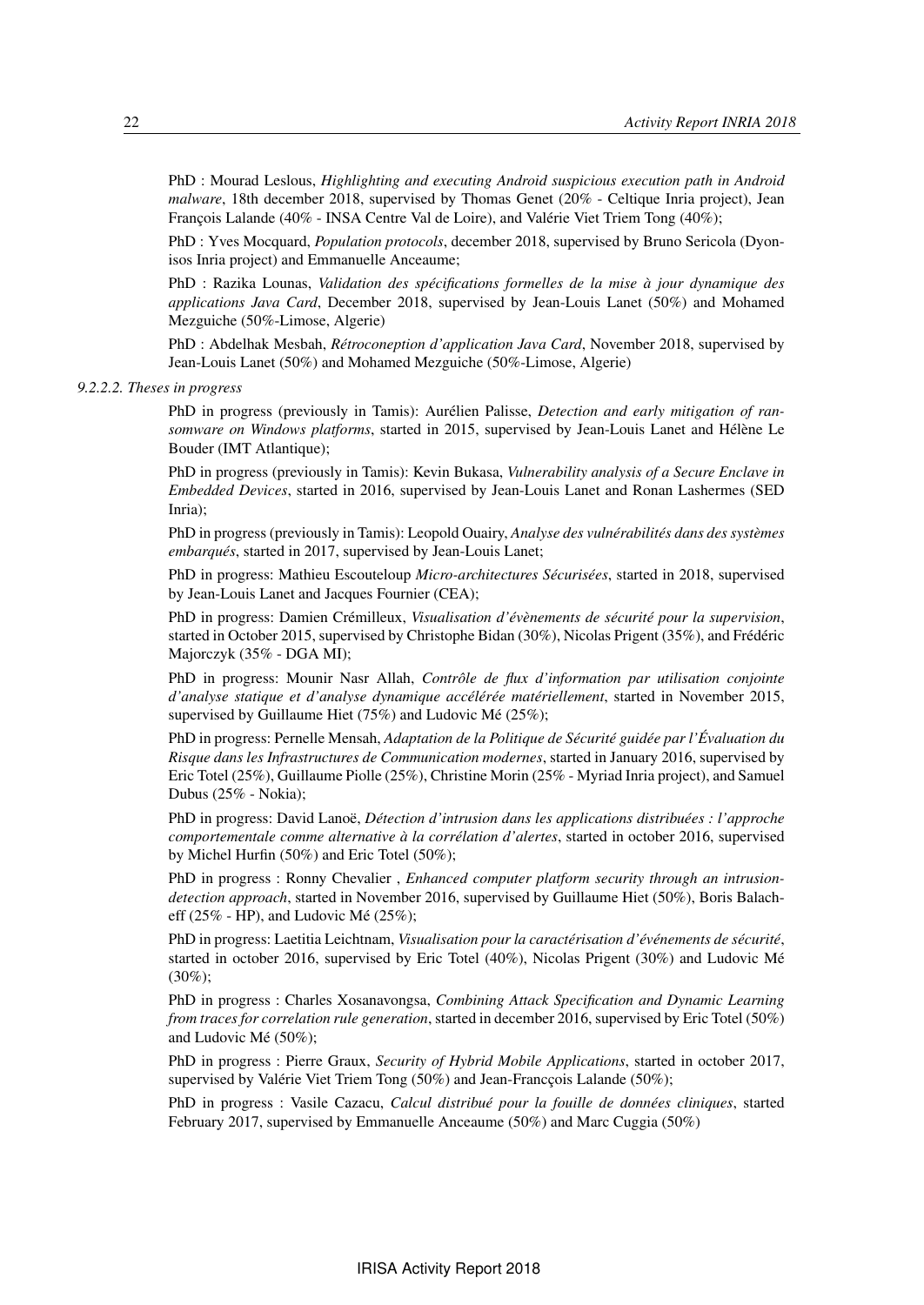PhD in progress : Aurélien Dupin, *Secure multi-partie computations*, started February 2016, supervised by Christophe Bidan(40%), David Pointchavalm (30% - ENS) and Renaud Dubois (30% - Thales).

PhD in progress : Cedric Herzog, *Simulation d'environnement d'observation afin d'éviter le déploiement de malware sur une station de travail*, started in November 2018, supervised by Jean Louis Lanet (50%), Pierre Wilke (25%) and Valérie Viet Triem Tong (25%);

PhD in progress : Benoit Fournier, *Secure routing in drone swarms*, started in november 2018, supervised by Gilles Guette (50%), Jean Louis Lanet (25%) and Valérie Viet Triem Tong (25%);

PhD in progress : Aimad Berady, *Attacker characterization*, started in november 2018, supervised by Christophe Bidan (25%), Guillaume Carat (25%),Gilles Guette (25%), and Valérie Viet Triem Tong (25%);

PhD in progress : Cyprien Gottstein, *Problématiques de stockage et d'interrogation de très grands graphes répartis dans le contexte de l'internet des objets*, started in october 2018, supervised by Michel Hurfin (50%) and Philippe Raipin Parvedy (50%);

#### *9.2.2.3. Supervision of external PhD candidates*

LL. D. (Doctor of Laws) in progress: Gustav Malis, *Droit à l'effacement des données mises à disposition par les personnes elles-mêmes*, started in March 2014, supervised by Annie Blandin (80% - IODE) and Guillaume Piolle (20%);

Ruta Moussaileb, in progress, *From Data Signature to Behavior Analysis* started January 2018, supervised by Nora Cuppens (50%-) and Jean-Louis Lanet (50%)

## *9.2.3. Juries*

Valérie Viet Triem Tong has reported the following PhD thesis:

Mickael Salaun, *Inte´gration de l'utilisateur au controˆle d'acce`s: du processus cloisonne´ a` l'interface homme-machine de confiance*, february 2018.

Alicia Filipiak, *Design and formal analysis of security protocols, an application to electronic voting and mobile payment*, march 2018.

Anaël Beaugnon, *Expert-in-the-Loop Supervised Learning for Computer Security Detection Systems*, june 2018.

Steve Muller, *Risk Monitoring and Intrusion Detection for Industrial Control System*, june 2018

Guilia De Santis, *Modeling and Recognizing Network Scanning Activities with Finite Mixture Models and Hidden Markov Models*, december 2018.

Jean-Louis Lanet has reported the following PhD thesis:

Mark Angoustures, December 2018, *Automatic malicious behaviors extraction usable in malware detection*

Damien Marion, December 2018 *Multidimensionality of the Models and the Data in the Side Channel Domain*

Guillaume Hiet was a member of the PhD committee for the following PhD thesis:

Thomas Letan, *Specifying and Verifying Hardware-based Security Enforcement Mechanisms*, October 2018.

Oualid Koucham, *Détection d'intrusions pour les systèmes de contrôle industriels*, November 2018.

Muhammad Abdul WAHAB, *Support matériel pour l'analyse de sécurité du comportement des applications*, December 2018.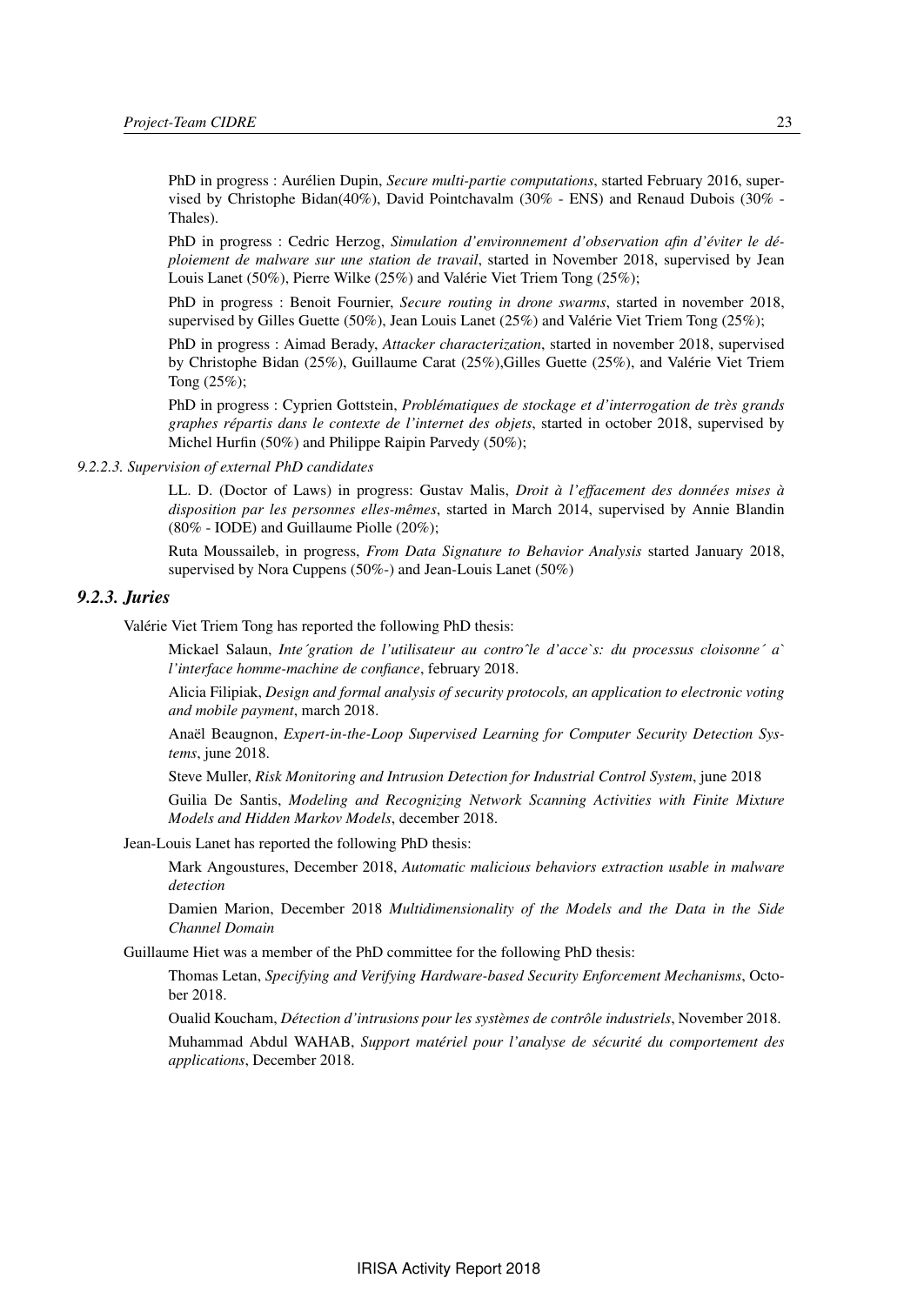Valérie Viet Triem Tong was a member of the PhD committee for the following PhD thesis:

Guillaume Brogi, *Real-time detection of Advanced Persistent Threats using Information Flow Tracking and Hidden Markov Models*, february 2018.

Mourad Leslous, *Highlighting and Executing Suspicious Paths in Android Malwar*, december 2018.

Mark Angoustures, *Extraction automatique de caracte´ristiques malveillantes et me´thode de de´tection de malware dans un environnement re´el*, december 2018.

Jean-François Lalande has reported the following PhD thesis:

Guillaume Brogi, *Détection temps réel de Menaces Persistentes Avancées par Suivi de Flux d'Information et Modèles de Markov Cachés*, april 2018.

Jean-François Lalande was a member of the PhD committee for the following PhD thesis:

Mourad Leslous, *Highlighting and Executing Suspicious Paths in Android Malwar*, december 2018.

Jean-Louis Lanet was a member of the PhD committee for the following PhD thesis:

Khanh Huu The DAM, 2018, *Automatic Learning and Extraction of Malicious Behaviors*

Emmanuelle Anceaume was a member of the grading PhD committee of

Ivan Walulya PhD thesis *On design and applicatins of practical concurrent data structures*, Chalmers University, Sweden, November 2018.

Emmanuelle Anceaume was a member of the PhD committee of

Yves Mocquard, *Analyse probabiliste de protocoles de population* December, 2018.

Ludovic Mé was a member of the PhD committee for the following PhD committee of :

Tan Ngoc Nguyen, *A Security Monitoring Plane for Information Centric Networking: application to Named Data Networking*, Université de Technologie de Troyes, 2018.

## 9.3. Popularization

### *9.3.1. Articles and contents*

- Emmanuelle Anceaume was interviewed by Jean-Michel Prima. This gave rise to an article: "Améliorer le Bitcoin ... à coup de fourches", Emergences Inria, 2018.
- Jean François Lalande and Valérie Viet Triem Tong were interviewed by Jean-Michel Prima. This gave rise to an article: "Disséquer automatiquement les malware sous Android", Emergences Inria, 2018.
- Emmanuelle Anceaume belonged to the working group "Blockchains challenges" organized by the french governmental group "France Strategie". This gave rise to a report accessible here: https://www.strategie.gouv.fr/sites/strategie.gouv.fr/files/atoms/files/fs-rapport-blockchain-21-juin-2018.pdf.

## *9.3.2. Interventions*

#### Interviews, videos and podcasts :

Emmanuelle Anceaume was interviewed by Joanna Jongwane for a https://interstices. info/le-potentiel-revolutionnaire-de-la-technologie-blockchain/podcast in online Interstice journal, 2018. (Talk is in french).

Emmanuelle Anceaume was interviewed by the Parliamentary Office For Scientific and Technological Assessment (OPECST) in 2018. The OPECST acts as an intermediary between the political world and the world of research. The goal of this interview was to describe the Bitcoin cryptocurrency system and its associated blockchain, and to discuss on the different vulnerabilities Bitcoin is confronted with.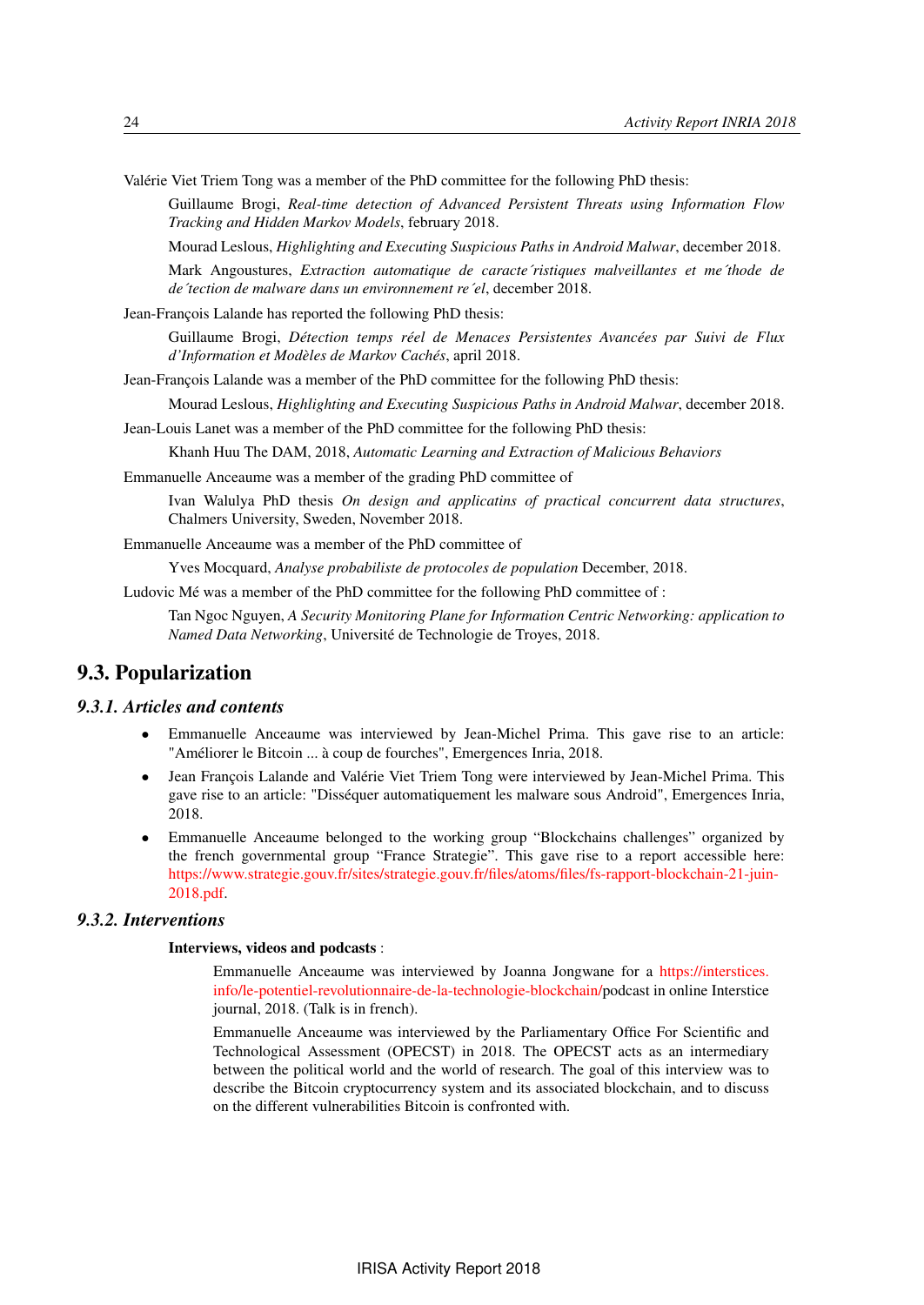Emmanuelle Anceaume was interviewed by the *mission d'information sur l'usage des blockchains*, by the French National Assembly in 2018.

Demos : Practical results concerning malware analysis issued from the Kharon project were presented during:

*Forum International de la Cybersécurité* at Lille in 2018

*Fête de la science* at Inria in 2018

These works also regularly presented during the visits of the *Laboratoire Haute Sécurité* in the Inria Rennes Bretagne Atlantique center.

## *9.3.3. Internal action*

• Emmanuelle Anceaume was invited to join the internal meetings at La Cordée Rennes on "Blockchain focus: Cinéma: Quel potential d'innovation", November the 8th, 2018.

## 10. Bibliography

## Publications of the year

## Doctoral Dissertations and Habilitation Theses

[1] T. LETAN. *Specifying and Verifying Hardware-based Security Enforcement Mechanisms*, CentraleSupélec, October 2018, https://hal.inria.fr/tel-01989940

## Articles in International Peer-Reviewed Journals

- [2] E. ANCEAUME, J.-M. PRIMA. *Améliorer le Bitcoin ... à coup de fourches*, in "Emergences Inria", September 2018, https://hal.archives-ouvertes.fr/hal-01888309
- [3] A. MESBAH, J.-L. LANET, M. MEZGHICHE. *Reverse engineering Java Card and vulnerability exploitation: a shortcut to ROM,*, in "International Journal of Information Security", February 2018, pp. 1-16 [*DOI :* 10.1007/S10207-018-0401-9], https://hal.inria.fr/hal-01887577
- [4] Y. MOCQUARD, B. SERICOLA, E. ANCEAUME. *Probabilistic Analysis of Rumor Spreading Time*, in "IN-FORMS Journal on Computing", July 2018, pp. 1-20 [*DOI :* 10.1287/XXXX.0000.0000], https://hal. archives-ouvertes.fr/hal-01888300
- [5] Y. WANG, P. WILKE, Z. SHAO. *An abstract stack based approach to verified compositional compilation to machine code*, in "Proceedings of the ACM on Programming Languages", January 2019, vol. 3, n<sup>o</sup> 62, 30 p., https://hal.archives-ouvertes.fr/hal-02018168

## Invited Conferences

- [6] E. ANCEAUME. *Sycomore, a Directed Acyclic Graph of Blocks*, in "The International Industrial & Academic Conference on Blockchain Technology - Chain-In", Porto, France, July 2018, Invited talk, https://hal.archivesouvertes.fr/hal-01888302
- [7] J.-F. LALANDE. *Android Malware Analysis: from technical difficulties to scientific challenges*, in "SecITC 2018 - International Conference on Information Technology and Communications Security", Bucharest, Romania, LNCS, November 2018, pp. 1-54, https://hal-centralesupelec.archives-ouvertes.fr/hal-01906318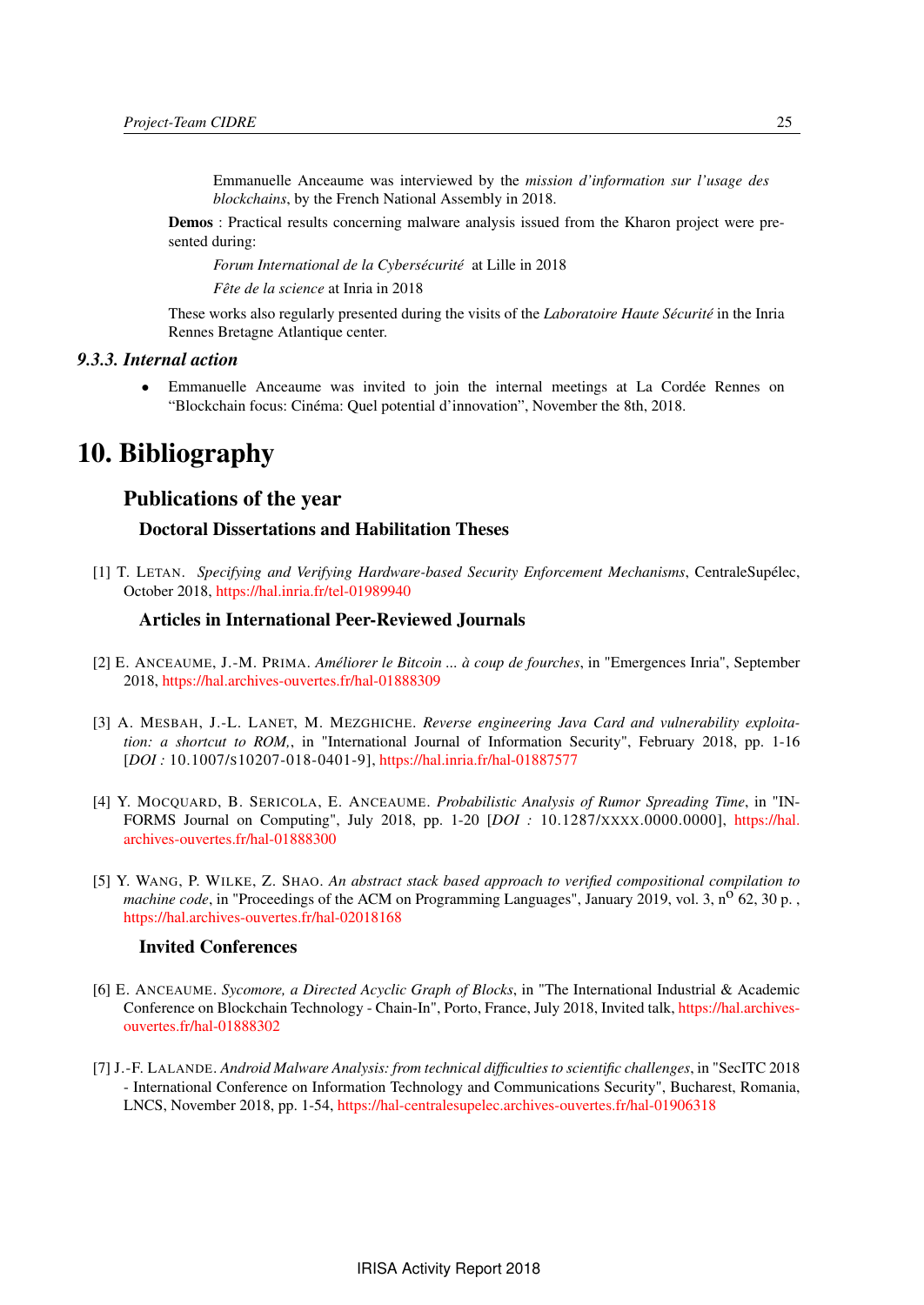- [8] J.-F. LALANDE, V. VIET TRIEM TONG, M. LESLOUS, P. GRAUX. *Challenges for Reliable and Large Scale Evaluation of Android Malware Analysis*, in "SHPCS 2018 - International Workshop on Security and High Performance Computing Systems", Orléans, France, IEEE Computer Society, July 2018, pp. 1068-1070 [*DOI :* 10.1109/HPCS.2018.00173], https://hal-centralesupelec.archives-ouvertes.fr/hal-01844312
- [9] G. PIOLLE. *The robustness of security and privacy properties in decentralized applications*, in "Surveillance, Resilience & Privacy Conference 2018", Paris, France, December 2018, https://hal.inria.fr/hal-01988306

#### International Conferences with Proceedings

- [10] M. ABDUL WAHAB, P. COTRET, M. NASR ALLAH, G. HIET, A. KUMAR BISWAS, V. LAPOTRE, G. GUY. *A small and adaptive coprocessor for information flow tracking in ARM SoCs*, in "ReConFig 2018 - International Conference on Reconfigurable Computing and FPGAs", Cancun, Mexico, Proceedings of the 2018 International Conference on ReConFigurable Computing and FPGAs (ReConFig), December 2018, pp. 1-17, https://hal.archives-ouvertes.fr/hal-01911619
- [11] M. ABDUL WAHAB, P. COTRET, M. NASR ALLAH, G. HIET, V. LAPOTRE, G. GUY, A. KUMAR BISWAS. *A novel lightweight hardware-assisted static instrumentation approach for ARM SoC using debug components*, in "AsianHOST 2018 - Asian Hardware Oriented Security and Trust Symposium", Hong Kong, China, Proceedings of the 2018 Asian Hardware Oriented Security and Trust Symposium (AsianHOST), December 2018, pp. 1-13, https://hal.archives-ouvertes.fr/hal-01911621
- [12] E. ANCEAUME, Y. BUSNEL, V. CAZACU. *Finding Top-k Most Frequent Items in Distributed Streams in the Time-Sliding Window Model*, in "DSN 2018 - 48th Annual IEEE/IFIP International Conference on Dependable Systems and Networks", Luxembourg, Luxembourg, IEEE, June 2018, pp. 1-2 [*DOI :* 10.1109/DSN-W.2018.00030], https://hal-imt-atlantique.archives-ouvertes.fr/hal-01839930
- [13] E. ANCEAUME, Y. BUSNEL, V. CAZACU. *On the Fly Detection of the Top-k Items in the Distributed Sliding Window Model*, in "NCA 2018 - 17th IEEE International Symposium on Network Computing and Applications", Boston, United States, IEEE, November 2018, pp. 1-8 [*DOI :* 10.1109/NCA.2018.8548097], https://hal.archives-ouvertes.fr/hal-01888298
- [14] E. ANCEAUME, A. GUELLIER, R. LUDINARD. *UTXOs as a proof of membership for Byzantine Agreement based Cryptocurrencies*, in "IEEE Symposium on Recent Advances on Blockchain and Its Applications", Halifax, Canada, Proceedings of the 2018 IEEE Confs on Internet of Things, Green Computing and Communications, Cyber, Physical and Social Computing, Smart Data, Blockchain, Computer and Information Technology, Congress on Cybermatics, IEEE, July 2018, pp. 1-8, https://hal.archives-ouvertes.fr/hal-01768190
- [15] E. ANCEAUME, A. GUELLIER, R. LUDINARD, B. SERICOLA. *Sycomore : a Permissionless Distributed Ledger that self-adapts to Transactions Demand*, in "NCA 2018 - 17th IEEE International Symposium on Network Computing and Applications", Boston, United States, IEEE, November 2018, pp. 1-8 [*DOI :* 10.1109/NCA.2018.8548053], https://hal.archives-ouvertes.fr/hal-01888265
- [16] S. BUKASA, L. CLAUDEPIERRE, R. LASHERMES, J.-L. LANET. *When fault injection collides with hardware complexity*, in "FPS 2018 - 11th International Symposium on Foundations & Practice of Security", Montréal, Canada, November 2018, pp. 1-16, https://hal.inria.fr/hal-01950931
- [17] S. K. BUKASA, R. LASHERMES, J.-L. LANET, A. LEGAY. *Let's shock our IoT's heart: ARMv7-M under (fault) attacks*, in "ARES 2018 - 13th International Conference on Availability, Reliability and Security",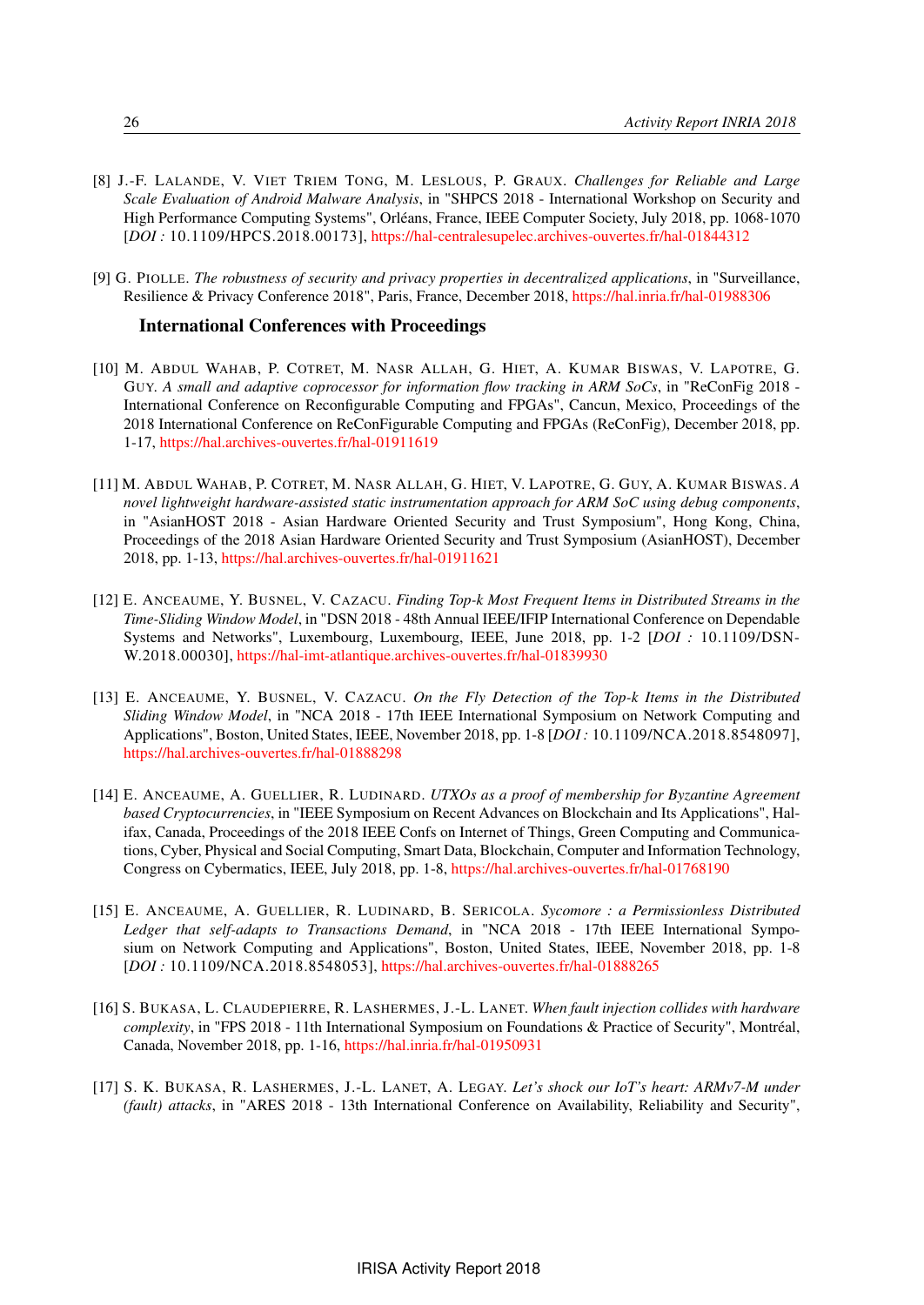Hambourg, Germany, ACM Press, August 2018, pp. 1-6 [*DOI :* 10.1145/3230833.3230842], https://hal. inria.fr/hal-01950842

- [18] D. CRÉMILLEUX, C. BIDAN, F. MAJORCZYK, N. PRIGENT. *Enhancing Collaboration between Security Analysts in Security Operations Centers*, in "CRISIS 2018 - 13th International Conference on Risks and Security of Internet and Systems", Arcachon, France, A. ZEMMARI, M. MOSBAH, N. CUPPENS-BOULAHIA, F. CUPPENS (editors), Proceedings of the 13th International Conference on Risks and Security of Internet and Systems, Springer, October 2018, pp. 1-6, https://hal.inria.fr/hal-01992346
- [19] F. GRANDHOMME, G. GUETTE, A. KSENTINI, T. PLESSE. *Alternatives to Binary Routing Policies Applied to a Military MANET Coalition*, in "IWCMC 2018 - 14th International Wireless Communications & Mobile Computing Conference", Limassol, Cyprus, Proceedings of the 14th International Wireless Communications & Mobile Computing Conference, IEEE, June 2018, pp. 1-6 [*DOI :* 10.1109/IWCMC.2018.8450393], https://hal.archives-ouvertes.fr/hal-01851409
- [20] O. KOUCHAM, S. MOCANU, G. HIET, J.-M. THIRIET, F. MAJORCZYK. *Efficient Mining of Temporal Safety Properties for Intrusion Detection in Industrial Control Systems*, in "SAFEPROCESS 2018 - 10th IFAC Symposium on Fault Detection, Supervision and Safety for Technical Processes", Warsaw, Poland, August 2018, pp. 1-8, https://hal.archives-ouvertes.fr/hal-01877109
- [21] J.-F. LALANDE, V. VIET TRIEM TONG, P. GRAUX, G. HIET, W. MAZURCZYK, H. CHAOUI, P. BERTHOMÉ. *Teaching Android Mobile Security*, in "50th ACM Technical Symposium on Computer Science Education", Minneapolis, United States, Proceedings of the 50th ACM Technical Symposium on Computer Science Education, March 2019, https://hal-centralesupelec.archives-ouvertes.fr/hal-01940652
- [22] D. LANOE, M. HURFIN, E. TOTEL. *A Scalable and Efficient Correlation Engine to Detect Multi-step Attacks in Distributed Systems*, in "SRDS 2018 - 37th IEEE International Symposium on Reliable Distributed Systems", Salvador, Brazil, IEEE, October 2018, pp. 1-10, https://hal.inria.fr/hal-01949183
- [23] H. LE BOUDER, G. THOMAS, E. BOURGET, M. GRAA, N. CUPPENS-BOULAHIA, J.-L. LANET. *Theoretical security evaluation of the Human Semantic Authentication protocol*, in "SECRYPT 2018 - 15th International Conference on Security and Cryptography", Porto, Portugal, Proceedings of the 15th International Joint Conference on e-Business and Telecommunications, July 2018, vol. 1, pp. 332-339 [*DOI :* 10.5220/0006841704980505], https://hal-imt-atlantique.archives-ouvertes.fr/hal-01894470
- [24] T. LETAN, Y. RÉGIS-GIANAS, P. CHIFFLIER, G. HIET. *Modular Verification of Programs with Effects and Effect Handlers in Coq*, in "FM 2018 - 22nd International Symposium on Formal Methods", Oxford, United Kingdom, LNCS, Springer, July 2018, vol. 10951, pp. 338-354 [*DOI :* 10.1007/978-3-319-95582-7\_20], https://hal.inria.fr/hal-01799712
- [25] Y. MOCQUARD, B. SERICOLA, E. ANCEAUME. *Balanced allocations and global clock in population protocols: An accurate analysis*, in "SIROCCO 2018 - 25th International Colloquium on Structural Information and Communication Complexity", Ma'ale HaHamisha, Israel, June 2018, https://hal.archives-ouvertes.fr/hal-01888301
- [26] Y. MOCQUARD, B. SERICOLA, E. ANCEAUME. *Population Protocols with Convergence Detection*, in "NCA 2018 - 17th IEEE International Symposium on Network Computing and Applications (NCA)", Boston, United States, IEEE, November 2018, pp. 1-8 [*DOI :* 10.1109/NCA.2018.8548344], https://hal.archives-ouvertes. fr/hal-01849441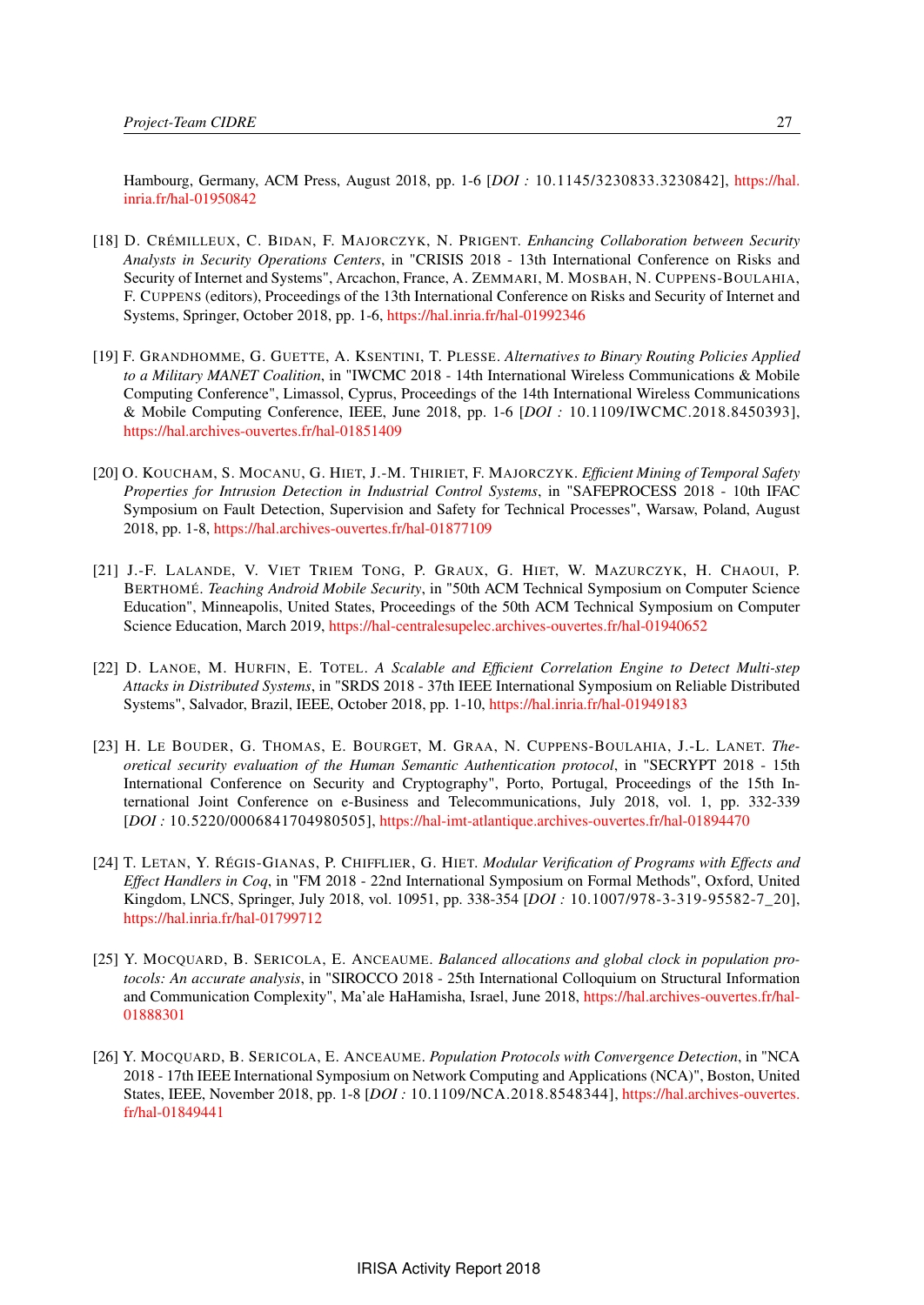- [27] R. MOUSSAILEB, B. BOUGET, A. PALISSE, H. LE BOUDER, N. CUPPENS-BOULAHIA, J.-L. LANET. *Ransomware's Early Mitigation Mechanisms*, in "ARES 2018 - 13th International Conference on Availability, Reliability and Security", Hambourg, Germany, Proceedings of the 13th International Conference on Availability, Reliability and Security, August 2018 [*DOI :* 10.1145/3230833.3234691], https://hal.archives-ouvertes.fr/ hal-01894500
- [28] L. OUAIRY, H. LE BOUDER, J.-L. LANET. *Normalization of Java source codes*, in "SECITC 2018 11th International Conference on Security for Information Technology and Communications", Bucarest, Romania, November 2018, pp. 1-11, https://hal.inria.fr/hal-01976747
- [29] L. OUAIRY, H. LE BOUDER, J.-L. LANET. *Protection of systems against fuzzing attacks*, in "FPS 2018 11th International Symposium on Foundations & Practice of Security", Montréal, Canada, November 2018, pp. 1-16, https://hal.inria.fr/hal-01976753
- [30] L. OUAIRY, H. LE BOUDER, J.-L. LANET. *Protection of systems against fuzzing attacks*, in "2018 European Cyber Week", Rennes, France, November 2018, pp. 1-16, https://hal.inria.fr/hal-01950822

#### Conferences without Proceedings

- [31] P. GRAUX, J.-F. LALANDE, V. VIET TRIEM TONG. *Etat de l'Art des Techniques d'Unpacking pour les Applications Android*, in "RESSI 2018 - Rendez-Vous de la Recherche et de l'Enseignement de la Sécurité des Systèmes d'Information", Nancy / La Bresse, France, May 2018, pp. 1-3, https://hal-centralesupelec.archivesouvertes.fr/hal-01794252
- [32] J.-F. LALANDE, V. VIET TRIEM TONG. *Le projet CominLabs Kharon: aidons les malwares à s'exécuter*, in "RESSI 2018 - Rendez-Vous de la Recherche et de l'Enseignement de la Sécurité des Systèmes d'Information", Nancy / La Bresse, France, May 2018, 1 p. , https://hal-centralesupelec.archives-ouvertes. fr/hal-01794223

### Scientific Books (or Scientific Book chapters)

[33] S. KREMER, L. MÉ, D. RÉMY, V. ROCA. *Cybersecurity: Current challenges and Inria's research directions*, Inria white book, Inria, January 2019,  $n^{\circ}$  3, 172 p., https://hal.inria.fr/hal-01993308

#### Research Reports

[34] E. ANCEAUME, A. D. POZZO, R. LUDINARD, M. POTOP-BUTUCARU, S. TUCCI-PIERGIOVANNI. *Blockchain Abstract Data Type*, Sorbonne Université, CNRS, Laboratoire d'Informatique de Paris 6, LIP6, Paris, France, February 2018, pp. 1-30, https://arxiv.org/abs/1802.09877 , https://hal.sorbonne-universite.fr/ hal-01718480

### Scientific Popularization

- [35] E. ANCEAUME, J. JONGWANE. *Le potentiel révolutionnaire de la technologie blockchain*, in "Interstices", May 2018, https://hal.inria.fr/hal-01827608
- [36] E. ANCEAUME. *Les enjeux des blockchains*, June 2018, Rapport du groupe de travail sur les enjeux de la blockchain. Accessible: https://www.strategie.gouv.fr/sites/strategie.gouv.fr/files/atoms/files/fs-rapportblockchain-21-juin-2018.pdf, https://hal.archives-ouvertes.fr/hal-01923502